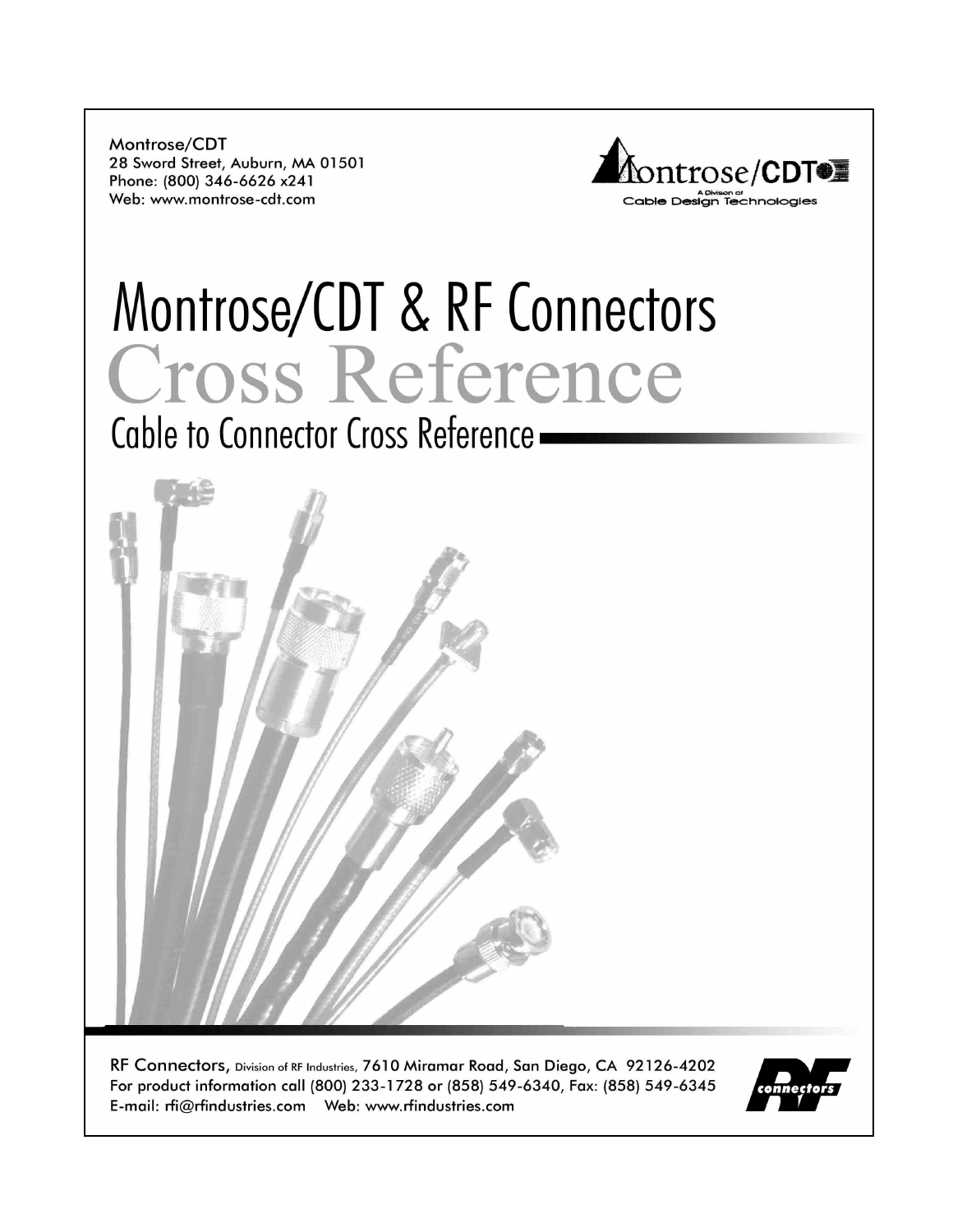# **HOW TO USE THIS MANUAL**

This manual is organized first by Montrose/CDT Cable groups and then by the types of RFI connectors available for each group. The connector lists are divided into subgroups by interface type.

Each connector listing contains the RFI part number, the description and the materials used for each connector. The materials listings consist of the body, shell, pin/contact, and dielectric.

The Cable Number Locator below is supplied for easy cross-referencing by cable part number to page number.

#### *Example:*

*You need to know if RFI has an N Male Clamp Solder Plug for Montrose/CDT WCX 195.* 

*Refer to the table below for Montrose/CDT WCX 195. Go to page 4. Under the heading for Montrose/CDT WCX 195, WCX 195 PVC, WCX 195PE, WCX 195ZH you will find RFN-1005-2N and RFN-1005-3C.*

From the description and the materials information you are able to determine if one of these connectors works for your application. The legend on page two explains the material codes used in this manual.

Part numbers with an (\*) are special order only. If you have special requirements, please contact RF Industries' sales department for assistance.

| Cable #         | Page | Cable #       | Page           | Cable #           | Page           | Cable #            | Page           | Cable #<br>Page    |    |
|-----------------|------|---------------|----------------|-------------------|----------------|--------------------|----------------|--------------------|----|
|                 | #    |               | #              |                   |                |                    | #              |                    | #  |
| 734             | 12   | CBL 2164-002  | 11             | <b>RGX 142</b>    | 6              | TELA 075-16        | 12             | <b>WCX 195 PVC</b> | 4  |
| 734D            | 12   | CBL 2726-1    | 11             | <b>RGX 142 FB</b> | 6              | TELA 735-1         | 11             | <b>WCX 195PE</b>   | 4  |
| 734T            | 12   | CBL 2726-3    | 11             | <b>RGX 142 FT</b> | 6              | TELA 735-2         | 11             | <b>WCX 195ZH</b>   | 4  |
| 735A            | 11   | CBL 2726-6    | 11             | <b>RGX 142 S</b>  | 6              | TELA 735-3         | 11             | <b>WCX 200</b>     | 8  |
| BT 3002         | 12   | CBL 2726-8    | 11             | <b>RGX 142 ST</b> | 6              | TELA 735-6         | 11             | <b>WCX 200 PVC</b> | 8  |
| CBL 1233        | 12   | CBL 2726-9    | 11             | <b>RGX 142 T</b>  | 6              | TELA 735-8         | 11             | WCX 200 S          | 8  |
| <b>CBL 1235</b> | 12   | CBL 2726-12   | 11             | <b>RGX 316</b>    | $\overline{2}$ | TELA 735-9         | 11             | <b>WCX 200PE</b>   | 8  |
| CBL 1288-1      | 11   | CBL 2726-16   | 11             | <b>RGX 316 S</b>  | $\overline{2}$ | TELA 735-12        | 11             | <b>WCX 200ZH</b>   | 8  |
| CBL 1288-3      | 11   | CBL 2726-17   | 11             | <b>RGX 316 T</b>  | $\overline{2}$ | TELA 735-16        | 11             | <b>WCX 240</b>     | 12 |
| CBL 1288-6      | 11   | CBL 2726-24   | 11             | <b>RGX 400</b>    | 6              | TELA 735-18        | 11             | <b>WCX 240 C</b>   | 12 |
| CBL 1288-8      | 11   | CBL 2733      | 12             | <b>RGX 400 FB</b> | 6              | <b>WCX 100</b>     | 2              | <b>WCX 240 PE</b>  | 12 |
| CBL 1288-9      | 11   | CBL-2164-003  | 11             | <b>RGX 400 FT</b> | 6              | <b>WCX 100 PE</b>  | $\overline{2}$ | WCX 240 ZH         | 12 |
| CBL 1288-12     | 11   | DUAL 735A     | 11             | <b>RGX 400 S</b>  | 6              | WCX 100 PVC        | $\overline{2}$ | <b>WCX 400</b>     | 10 |
| CBL 1288-16     | 11   | <b>RG 142</b> | 6              | <b>RGX 400 ST</b> | 6              | <b>WCX 100 ZH</b>  | $\overline{2}$ | <b>WCX 400 PVC</b> | 10 |
| CBL 1288-17     | 11   | RG 316        | $\overline{2}$ | <b>RGX 400 T</b>  | 6              | <b>WCX 100F</b>    | $\overline{2}$ | <b>WCX 400 ZH</b>  | 10 |
| CBL 1288-24     | 11   | <b>RG 400</b> | 6              | TELA 075-1        | 12             | WCX 100F PVC       | $\overline{2}$ | WCX 400PE          | 10 |
| <b>CBL 2108</b> | 12   | RG213         | 9              | TELA 075-7        | 12             | <b>WCX 100F ZH</b> | $\overline{2}$ | WCX400P            | 10 |
| <b>CBL 2109</b> | 12   | <b>RG214</b>  | 10             | TELA 075-8        | 12             | <b>WCX 195</b>     | 4              | WCX600P            | 11 |

#### **Cable Number Locator**

*The information found in this guide was compiled using specifications that were current at the time of compilation. Please note that manufacturer's specifications are subject to change without notice. We therefore suggest that after using this guide to make your initial connector selections, you should obtain the latest product specifications from this cable manufacturer and RF Industries.*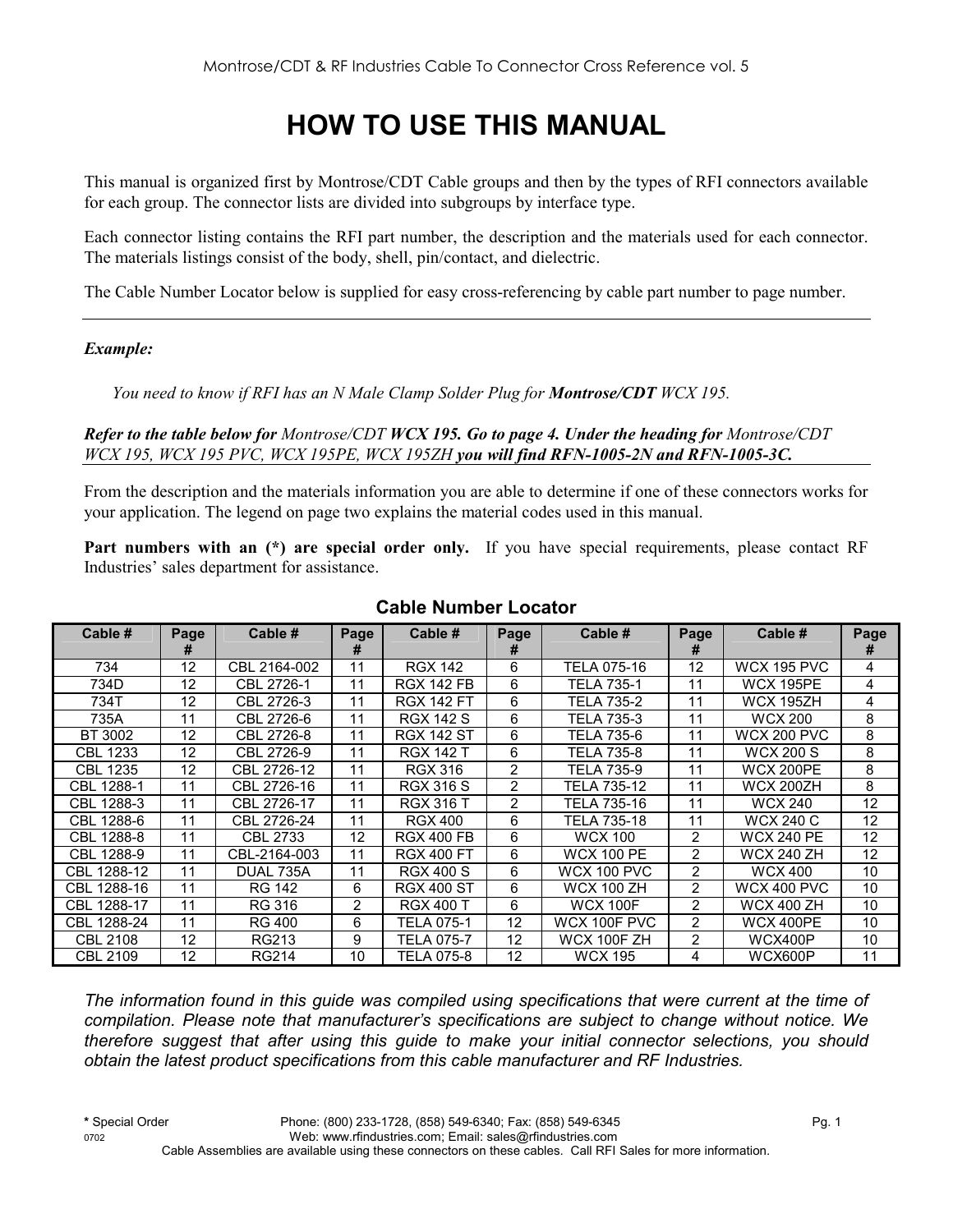## **MONTROSE/CDT & RF INDUSTRIES CABLE TO CONNECTOR CROSS REFERENCE**

|                             |                             | Legend             |                                    |
|-----------------------------|-----------------------------|--------------------|------------------------------------|
| <b>BODY PLATING</b>         | <b>SHELL PLATING</b>        | <b>PIN/CONTACT</b> | <b>DIELECTRIC</b>                  |
| C - Chrome                  | C - Black Chrome            | $G -$ Gold         | <b>B</b> - Bakelite, Dap, Phenolic |
| $G - Gold$                  | $G - Gold$                  | $N - Nickel$       | D - Delrin, Polypropylene          |
| $N - Nickel$                | N - Nickel                  | $S - Silver$       | T-PTFE                             |
| $S - Silver$                | S - Silver                  |                    |                                    |
| <b>SS - Stainless Steel</b> | <b>SS - Stainless Steel</b> |                    |                                    |

#### **Montrose/CDT RG 316, RGX 316, RGX 316 S, RGX 316 T, WCX 100, WCX 100 PE, WCX 100 PVC, WCX 100 ZH, WCX 100F, WCX 100F PVC, WCX 100F ZH**

| <b>PART NUMBER</b> | <b>DESCRIPTION</b>                                                | <b>BODY</b>    | <b>SHELL</b>   | P/C            | <b>DIE</b>              |  |  |  |  |
|--------------------|-------------------------------------------------------------------|----------------|----------------|----------------|-------------------------|--|--|--|--|
|                    | 1.0/2.3                                                           |                |                |                |                         |  |  |  |  |
| RF123-7000-B       | 1.0/2.3 Series Male Snap-On Crimp Plug                            | N              | ---            | G              | Τ                       |  |  |  |  |
| RF123-7001-B       | 1.0/2.3 Series Male Slide-On Crimp Plug                           | N              | $\overline{a}$ | G              | $\mathsf{T}$            |  |  |  |  |
| RF123-7002-B       | 1.0/2.3 Series Male Screw-On Crimp Plug                           | $\mathsf{N}$   | ---            | G              | $\top$                  |  |  |  |  |
| RF123-7050-1B      | 1.0/2.3 Series Female Slide-On Crimp Jack                         | G              | ---            | G              | $\top$                  |  |  |  |  |
| RF123-7052-1B      | 1.0/2.3 Series Female Crimp Bulkhead Jack                         | G              | ---            | G              | T                       |  |  |  |  |
|                    | <b>BNC</b>                                                        |                |                |                |                         |  |  |  |  |
| <b>RFB-1100-B</b>  | <b>BNC Male Clamp Solder Plug</b>                                 | $\mathsf{N}$   | N              | G              | Τ                       |  |  |  |  |
| RFB-1106-5         | BNC Male Crimp Plug (Large Ferrule)                               | N              | N              | G              | $\overline{\mathsf{T}}$ |  |  |  |  |
| RFB-1106-6         | <b>BNC Male Crimp Plug (Small Ferrule)</b>                        | N              | $\overline{N}$ | G              | $\overline{\mathsf{T}}$ |  |  |  |  |
| <b>RFB-1110-B</b>  | BNC Male R/A Crimp Plug                                           | N              | N              | G              | $\overline{\mathsf{T}}$ |  |  |  |  |
| RFB-1116-B-03      | BNC Female Crimp Front-Mount Bulkhead Jack                        | N              | $\overline{a}$ | G              | T                       |  |  |  |  |
| <b>RFB-1117-BT</b> | BNC Female Crimp Rear-Mount Bulkhead, Panel Thickness .200        | N              | ---            | G              | $\top$                  |  |  |  |  |
| RFB-1117-BT-03     | <b>BNC Female Crimp Rear-Mount Bulkhead, Panel Thickness .140</b> | N              | $---$          | G              | $\overline{\mathsf{T}}$ |  |  |  |  |
| <b>RFB-1123-B</b>  | <b>BNC Female Crimp Socket Jack</b>                               | N              | ---            | G              | $\mathsf T$             |  |  |  |  |
| <b>FME</b>         |                                                                   |                |                |                |                         |  |  |  |  |
| <b>RFE-6000-B</b>  | FME Male Crimp Plug                                               | N              | N              | G              | $\mathsf T$             |  |  |  |  |
|                    | MМ                                                                |                |                |                |                         |  |  |  |  |
| RFM-2100-1         | MM Male Crimp Plug                                                | $\overline{s}$ | $\overline{a}$ | $\overline{s}$ | $\mathsf{T}$            |  |  |  |  |
|                    | N                                                                 |                |                |                |                         |  |  |  |  |
| RFN-1005-B-03      | N Male Crimp Plug                                                 | $\mathsf{N}$   | $\mathsf{N}$   | G              | Τ                       |  |  |  |  |
| RFN-1009-B-03*     | N Male Right Angle Crimp Plug, Square Body                        | N              | $\mathsf{N}$   | G              | Ť                       |  |  |  |  |
| RFN-1022-18        | N Female Crimp Bulkhead Rear-Mount Jack                           | N              | $\overline{a}$ | G              | $\mathsf{T}$            |  |  |  |  |
| RFN-1022-8         | N Female Crimp Bulkhead Rear-Mount Jack w/ O-Ring                 | N              | ---            | G              | $\mathsf T$             |  |  |  |  |
| <b>RFN-1027-B</b>  | N Female Crimp Jack                                               | S              | $\overline{a}$ | G              | $\mathsf{T}$            |  |  |  |  |
|                    | <b>Modified Shell TNC</b>                                         |                |                |                |                         |  |  |  |  |
| <b>RFS-2002</b>    | Modified TNC Male Clamp Plug w/ Extended Threads                  | $\mathsf{N}$   | $\cdots$       | G              | D                       |  |  |  |  |
|                    | <b>TNC</b>                                                        |                |                |                |                         |  |  |  |  |
| RFT-1201-1B*       | <b>TNC Male Clamp Plug</b>                                        | N              | N              | G              | Т                       |  |  |  |  |
| RFT-1202-3         | <b>TNC Male Crimp Plug</b>                                        | $\mathsf{N}$   | $\mathsf{N}$   | G              | D                       |  |  |  |  |
| <b>RFT-1212-B</b>  | TNC Female Crimp Rear-Mount Bulkhead                              | N              |                | G              | D                       |  |  |  |  |
|                    | <b>Mini-UHF</b>                                                   |                |                |                |                         |  |  |  |  |
| <b>RFU-600-3</b>   | Mini-UHF Male Crimp Plug                                          | $\mathsf{N}$   | $\mathsf{N}$   | G              | Т                       |  |  |  |  |
| * Special Order    | Phone: (800) 233-1728, (858) 549-6340; Fax: (858) 549-6345        |                |                | Pq. 2          |                         |  |  |  |  |

0702 Web: www.rfindustries.com; Email: sales@rfindustries.com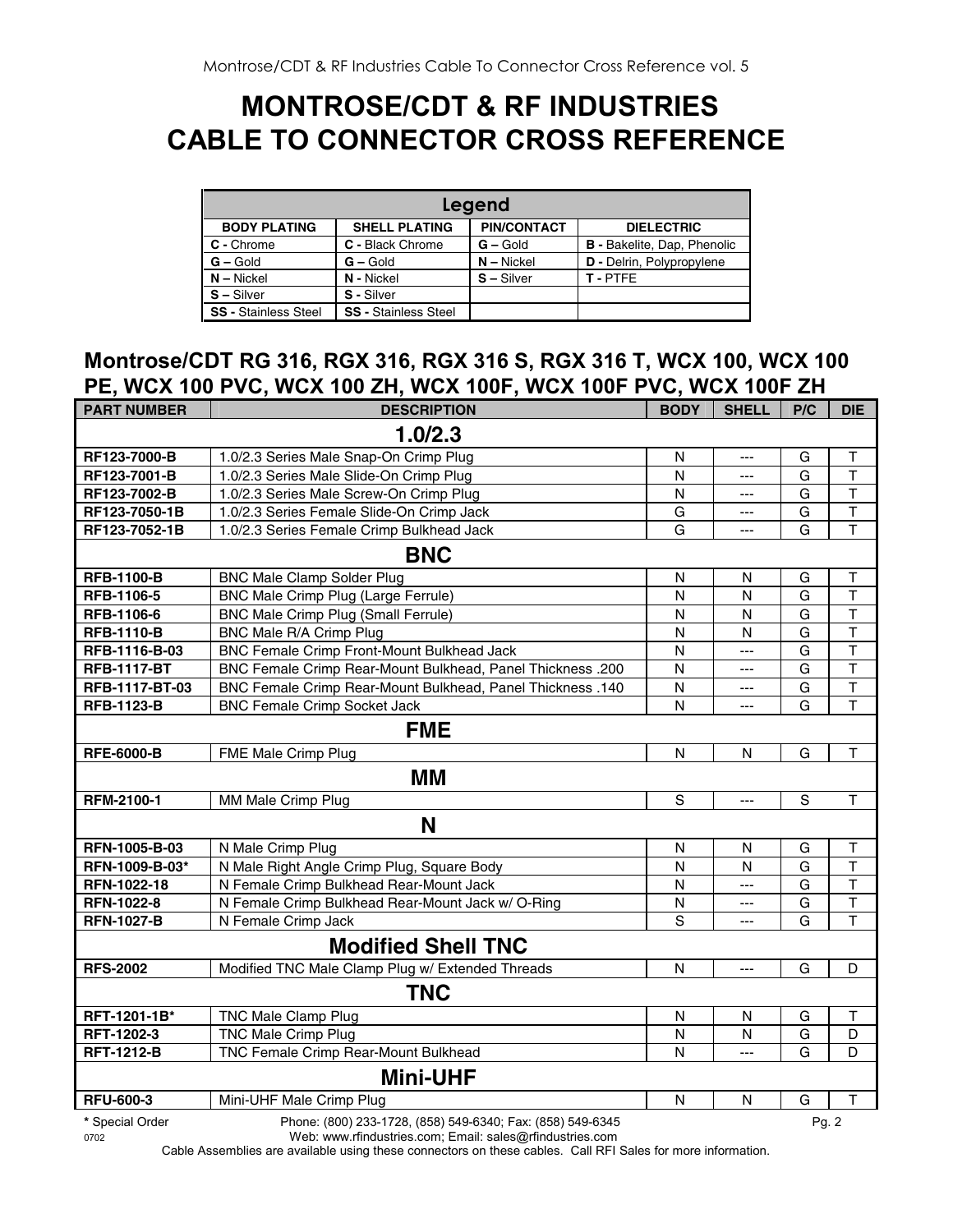| RFU-600-10B*         |                                                               | N           | N            | G   | $\mathsf T$             |
|----------------------|---------------------------------------------------------------|-------------|--------------|-----|-------------------------|
|                      | Mini-UHF Male Right Angle Crimp Plug                          |             |              |     |                         |
| <b>PART NUMBER</b>   | <b>DESCRIPTION</b>                                            | <b>BODY</b> | <b>SHELL</b> | P/C | <b>DIE</b>              |
| <b>RFU-601-3</b>     | Mini-UHF Female Crimp Jack                                    | N           | ---          | G   | T                       |
| RFU-617-01           | Mini-UHF Female Crimp Rear-Mount Bulkhead with Hardware       | N           | ---          | G   | D                       |
| <b>RFU-617-B</b>     | Mini-UHF Female Crimp Rear-Mount Bulkhead                     | N           | ---          | G   | D                       |
|                      | <b>MC Card</b>                                                |             |              |     |                         |
| RMC-6000-B*          | MC Card Straight Crimp Plug                                   | N           | ---          | G   | $\sf T$                 |
| <b>RMC-6010-B</b>    | MC Card Right Angle Crimp Plug                                | N           | ---          | G   | $\overline{\mathsf{T}}$ |
|                      | <b>MCX</b>                                                    |             |              |     |                         |
| <b>RMX-8000-B</b>    | <b>MCX Male Crimp Plug</b>                                    | N           | ---          | G   | Τ                       |
| <b>RMX-8000-1B</b>   | <b>MCX Male Crimp Plug</b>                                    | G           | ---          | G   | $\top$                  |
| <b>RMX-8010-B</b>    | MCX Male Right Angle Crimp Plug                               | N           | ---          | G   | $\overline{\mathsf{T}}$ |
| RMX-8010-1B          | MCX Male Right Angle Crimp Plug                               | G           | ---          | G   | T                       |
|                      |                                                               |             |              |     |                         |
|                      | <b>MMCX</b>                                                   |             |              |     |                         |
| <b>RMX-9000-1B</b>   | MMCX Male Crimp Plug                                          | G           | ---          | G   | $\mathsf T$             |
| RMX-9010-1B          | MMCX Male Right Angle Crimp Plug                              | G           | ---          | G   | $\mathsf T$             |
| <b>RMX-9050-1B</b>   | MMCX Female Crimp Jack                                        | G           | ---          | G   | T                       |
|                      | <b>Reverse Polarity</b>                                       |             |              |     |                         |
| <b>RP-1117-BT</b>    | BNC Reverse Polarity Crimp Bulkhead Jack (Male Contact)       | N           | N            | G   | T                       |
| RP-1202-1B           | TNC Reverse Polarity Crimp Plug (Female Contact)              | N           | N            | G   | $\top$                  |
| <b>RP-1212-B</b>     | TNC Reverse Polarity Rear-Mount Crimp B/H Jack (Male Contact) | ${\sf N}$   | N            | G   | T                       |
| <b>RP-1216-B</b>     | TNC Reverse Polarity Crimp Jack (Male Contact)                | N           | ---          | G   | $\overline{\mathsf{T}}$ |
| <b>RP-3000-B</b>     | SMA Reverse Polarity Crimp Plug (Female Contact)              | N           | N            | G   | $\overline{\mathsf{T}}$ |
| RP-3000-1B           | SMA Reverse Polarity Crimp Plug (Female Contact)              | G           | G            | G   | $\mathsf T$             |
| RP-3010-1B           | SMA Reverse Polarity Right Angle Crimp Plug (Female Contact)  | G           | G            | G   | $\overline{\mathsf{T}}$ |
| RP-3050-1B           | SMA Reverse Polarity Female Crimp Jack (Male Contact)         | G           | G            | G   | $\overline{\mathsf{T}}$ |
| RP-3252-1B           | SMA Reverse Polarity Crimp Bulkhead Jack (Male Contact)       | G           | G            | G   | $\overline{\mathsf{T}}$ |
| <b>RP-4252-B</b>     | SMB Reverse Polarity Crimp Bulkhead Jack (Female Contact)     | N           | ---          | G   | T                       |
|                      | <b>SMA</b>                                                    |             |              |     |                         |
| <b>RSA-3000-1B</b>   | SMA Male Crimp Plug                                           | G           | G            | G   | Τ                       |
| <b>RSA-3000-B</b>    | SMA Male Crimp Plug                                           | N           | N            | G   | T                       |
| <b>RSA-3000-B-SS</b> | SMA Male Crimp Plug                                           | SS          | SS           | G   | $\overline{\mathsf{T}}$ |
| RSA-3000-1B-03       | SMA Male Crimp Plug                                           | G           | SS           | G   | $\overline{\mathsf{T}}$ |
| RSA-3000-7-B*        | SMA Male Crimp Plug                                           | SS          | SS           | G   | T                       |
| <b>RSA-3010-1B</b>   | SMA Male Right Angle Crimp Plug                               | G           | G            | G   | $\mathsf T$             |
| RSA-3010-1B-04       | SMA Male Right Angle Crimp Plug                               | G           | SS           | G   | T                       |
| <b>RSA-3010-B</b>    | SMA Male Right Angle Crimp Plug                               | N           | N            | G   | T                       |
| <b>RSA-3010-B-SS</b> | SMA Male Right Angle Crimp Plug                               | SS          | SS           | G   | T                       |
| <b>RSA-3050-1B</b>   | SMA Female Crimp Jack                                         | G           | G            | G   | $\overline{\mathsf{T}}$ |
| <b>RSA-3050-B</b>    | SMA Female Crimp Jack                                         | N           | N            | G   | T                       |
| <b>RSA-3100-B</b>    | SMA Male Clamp Solder Plug                                    | N           | N            | G   | T                       |
| <b>RSA-3110-B</b>    | SMA Male Right Angle Clamp Plug                               | N           | N            | G   | T                       |
| <b>RSA-3252-B</b>    | SMA Female Bulkhead, W/O Gasket                               | N           | N            | G   | $\mathsf T$             |
| RSA-3252-B-03        | SMA Female Bulkhead, W/ Gasket                                | N           | N            | G   | $\mathsf T$             |
|                      | <b>SMB</b>                                                    |             |              |     |                         |
| <b>RSB-4000-B</b>    | <b>SMB Crimp Plug</b>                                         | N           | ---          | G   | T                       |
| RSB-4000-B-03        | SMB Crimp Plug (See Catalog)                                  | N           | ---          | G   | $\top$                  |
| <b>RSB-4000-1B</b>   | <b>SMB Crimp Plug</b>                                         | G           | ---          | G   | $\top$                  |
| <b>RSB-4010-B</b>    | SMB Right Angle Crimp Plug                                    | N           | ---          | G   | $\top$                  |
| <b>RSB-4010-1B</b>   | SMB Right Angle Crimp Plug                                    | G           | ---          | G   | T                       |
| <b>RSB-4050-B</b>    | SMB Crimp Jack                                                | N           | ---          | G   | $\sf T$                 |
| <b>RSB-4050-1B</b>   | SMB Crimp Jack                                                | G           | ---          | G   | $\mathsf T$             |

**\*** Special Order Phone: (800) 233-1728, (858) 549-6340; Fax: (858) 549-6345 Pg. 3

0702 Web: www.rfindustries.com; Email: sales@rfindustries.com Cable Assemblies are available using these connectors on these cables. Call RFI Sales for more information.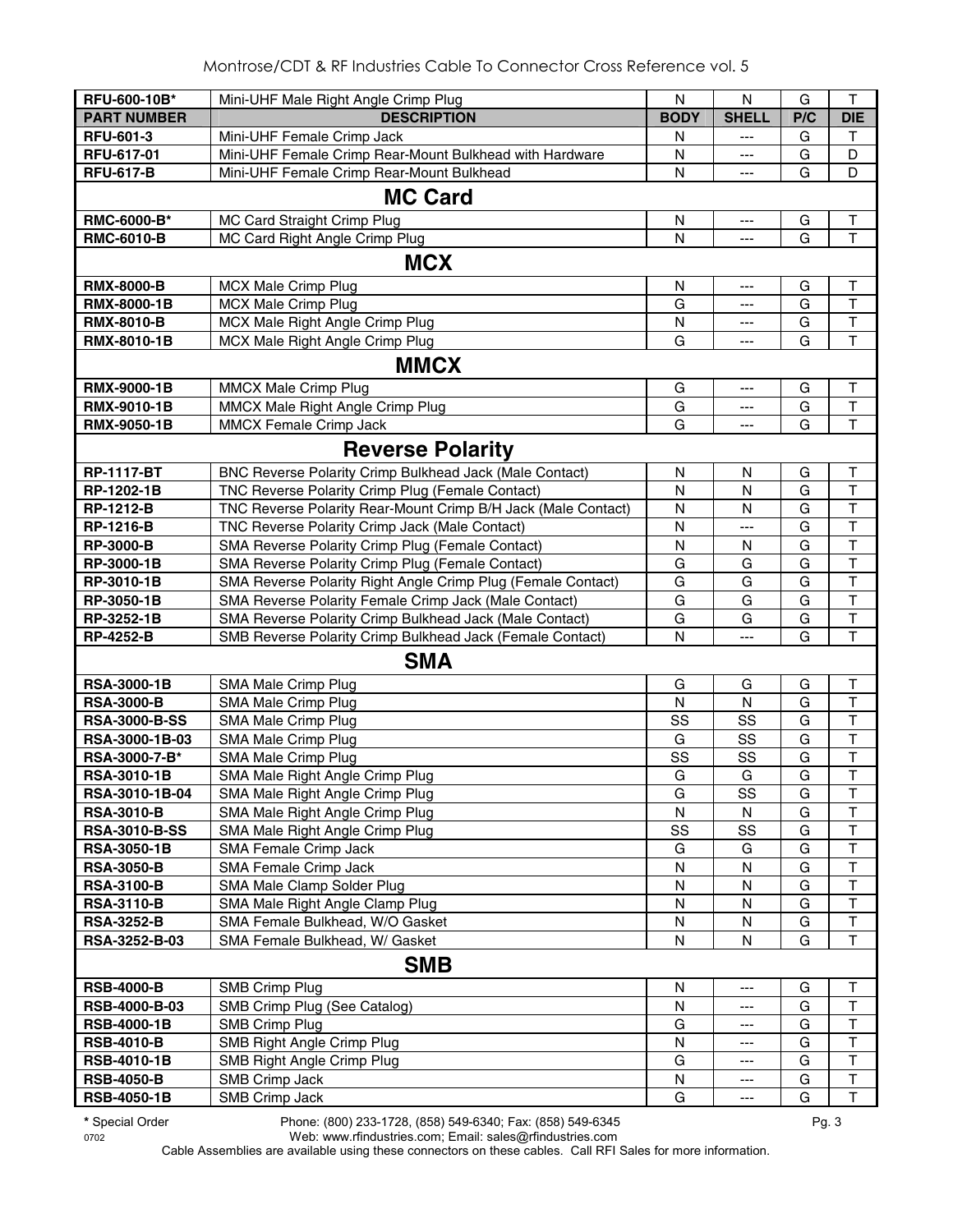| <b>RSB-4055-1B</b> | SMB Right Angle Crimp Jack                     | G           | $---$        | G   |            |
|--------------------|------------------------------------------------|-------------|--------------|-----|------------|
| <b>RSB-4100-B</b>  | SMB Clamp Plug                                 | N           | $---$        | G   |            |
| <b>RSB-4252-B</b>  | SMB Jack, Crimp Bulkhead, Rear-Mount, W/D-Flat | N           | $---$        | G   |            |
| <b>PART NUMBER</b> | <b>DESCRIPTION</b>                             | <b>BODY</b> | <b>SHELL</b> | P/C | <b>DIE</b> |
|                    | <b>Reverse Thread</b>                          |             |              |     |            |
| RT-3252-1B-04      | <b>SMA Reverse Thread Female Crimp</b>         | N           | $---$        | G   |            |

#### **Montrose/CDT WCX 195, WCX 195 PVC, WCX 195PE, WCX 195ZH**

| <b>PART NUMBER</b>            | . . <i>. .</i><br><b>DESCRIPTION</b>                                              | <b>BODY</b>                   | <b>SHELL</b>  | P/C              | <b>DIE</b>                   |
|-------------------------------|-----------------------------------------------------------------------------------|-------------------------------|---------------|------------------|------------------------------|
|                               | <b>BNC</b>                                                                        |                               |               |                  |                              |
| RFB-1100-2                    | BNC Male Clamp Solder Plug (Captive Pin); UG-88D/U                                | N                             | N             | G                | D                            |
| <b>RFB-1100-2ST</b>           | BNC Clamp Solder Plug(Captive Pin); UG-88/U, C/U, D/U, E/U                        | $\mathbf S$                   | S             | G                | T                            |
| <b>RFB-1102-T</b>             | <b>BNC Male Solderless Plug</b>                                                   | N                             | $\mathsf{N}$  | $\mathbf S$      | $\overline{\mathsf{T}}$      |
| <b>RFB-1104</b>               | <b>BNC Male Twist-on Plug</b>                                                     | N                             | N             | $\mathbf S$      | D                            |
| RFB-1106-2                    | BNC Male Crimp Plug; UG-1785/U                                                    | N                             | N             | G                | D                            |
| <b>RFB-1106-2ST</b>           | BNC Male Crimp Plug; UG-1785/U                                                    | $\mathbf S$                   | S             | G                | $\mathsf T$                  |
| <b>RFB-1106-2T</b>            | BNC Male Crimp Plug; UG-1785/U                                                    | N                             | N             | G                | T                            |
| RFB-1106-9                    | BNC Male Q/D Univ. Crimp Plug; for BNC, TNC, & N Female                           | ${\sf N}$                     | N             | G                | D                            |
| RFB-1106-C-03                 | BNC Male Crimp with BeCu Contact                                                  | ${\sf N}$                     | $\mathsf{N}$  | G                | D                            |
| RFB-1110-C-04                 | <b>BNC Male Right Angle Clamp Plug</b>                                            | $\mathbf S$                   | S             | G                | T                            |
| <b>RFB-1110-S</b>             | BNC Male Right Angle Solder Plug; UG-913/U, A/U                                   | $\mathbf S$                   | S             | $\mathbf S$      | T                            |
| RFB-1110-1                    | <b>BNC Male Right Angle Crimp Plug</b>                                            | ${\sf N}$                     | ${\sf N}$     | G                | $\top$                       |
| RFB-1110-C-04                 | BNC Male Right Angle Clamp Plug                                                   | S                             | S             | G                | $\overline{\mathsf{T}}$      |
| <b>RFB-1117</b>               | <b>BNC Female Crimp Bulkhead Jack</b>                                             | N                             | ---           | G                | D                            |
| <b>RFB-1121</b>               | <b>BNC Female Twist-on Jack</b>                                                   | N                             | ---           | $\mathbf S$      | D                            |
| RFB-1123-1                    | <b>BNC Female Crimp Jack</b>                                                      | ${\sf N}$                     | ---           | G                | $\top$                       |
| <b>RFB-1160</b>               | BNC Wall Plate Flush Mount Crimp Jack                                             | N                             | ---           | G                | D                            |
| <b>RFB-1161</b>               | BNC Wall Plate Flush Mount Twist on Jack                                          | N                             | ---           | G                | D                            |
|                               | <b>7/16 Din</b>                                                                   |                               |               |                  |                              |
| RFD-1600-2-C                  |                                                                                   | $\mathbf S$                   |               |                  | $\top$                       |
|                               | 7/16 Din Male Clamp Plug Combo Straight or Right Angle                            |                               | S             | S<br>$\mathbf S$ | $\top$                       |
| RFD-1605-2-C<br>RFD-1625-2-C  | 7/16 Din Male Crimp Plug Combo Straight or Right Angle                            | S<br>S                        | S             | S                | $\overline{\mathsf{T}}$      |
|                               | 7/16 Din Female Clamp Jack Combo Straight or Right Angle                          |                               | ---           |                  |                              |
| RFD-1630-2-C<br>RFD-1641-2-C* | 7/16 Din Female Crimp Jack Combo Straight or Right Angle                          | $\mathbf S$<br>$\overline{s}$ | ---           | $\mathbf S$<br>S | T<br>$\overline{\mathsf{T}}$ |
|                               | 7/16 Din Female 4-Hole Flange Clamp Panel Mount, Combo<br>Straight or Right Angle |                               | ---           |                  |                              |
| RFD-1642-2-C*                 | 7/16 Din Female 4-Hole Flange Crimp Panel Mount, Combo                            | $\mathbf S$                   | ---           | $\mathbf S$      | $\top$                       |
|                               | Straight or Right Angle                                                           |                               |               |                  |                              |
|                               | <b>FME</b>                                                                        |                               |               |                  |                              |
| <b>RFE-6000-C</b>             | FME Male Crimp                                                                    | N                             | ---           | G                | Τ                            |
| RFE-6000-6C*                  | FME Male Crimp, Black                                                             | C                             | ---           | G                | T                            |
| <b>RFE-6050-C</b>             | FME Female Crimp                                                                  | N                             | ---           | G                | T                            |
| RFE-6050-6C*                  | FME Female Crimp, Black                                                           | $\mathsf{C}$                  | ---           | G                | $\overline{\mathsf{T}}$      |
|                               | N                                                                                 |                               |               |                  |                              |
| <b>RFN-1000-N</b>             | N Male Solder Clamp Plug; UG-536 B/U                                              | N                             | N             | G                | J.                           |
| <b>RFN-1000-1S</b>            | N Male Solder Clamp Plug; UG-536 A/U                                              | $\mathbf S$                   | $\mathbb S$   | G                | $\mathsf T$                  |
| <b>RFN-1001-S</b>             | N Male Solder Plug                                                                | $\mathbf S$                   | ${\mathsf S}$ | G                | T                            |
| <b>RFN-1005-2N</b>            | N Male Crimp Plug                                                                 | N                             | ${\sf N}$     | G                | $\top$                       |
| <b>RFN-1005-3C</b>            | N Male Crimp Plug                                                                 | $\mathbf S$                   | $\mathbf S$   | G                | $\top$                       |
| <b>RFN-1005-5</b>             | N Male Crimp Plug (Quick Disconnect)                                              | $\mathsf S$                   | $\mathbf S$   | G                | $\mathsf T$                  |
| <b>RFN-1009-C</b>             | N Male Right Angle Crimp Plug                                                     | $\mathbf S$                   | S             | G                | T                            |
| RFN-1009-C-03                 | N Male Right Angle Crimp Plug, Square Body                                        | S                             | $\mathbf S$   | G                | $\overline{\mathsf{T}}$      |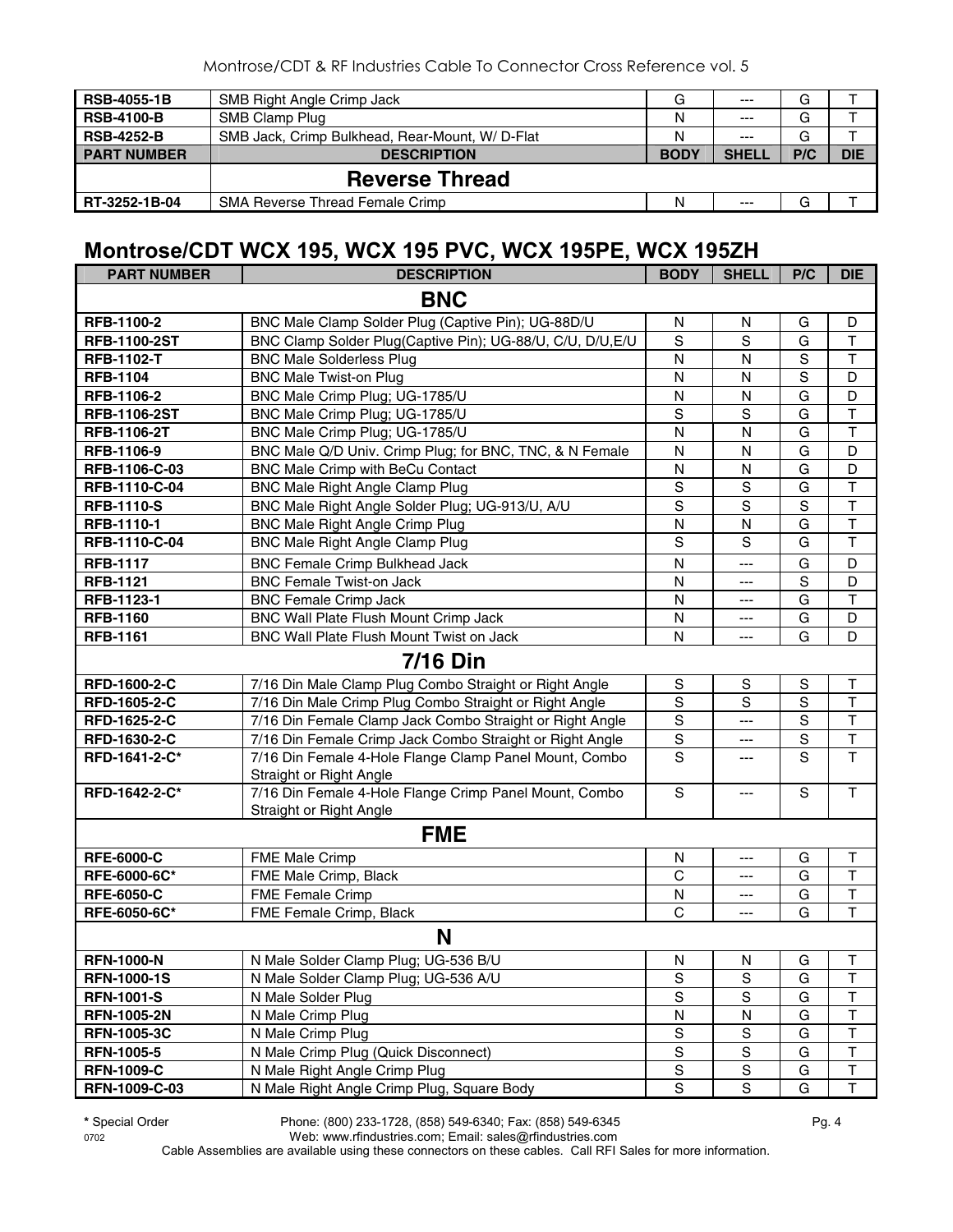| <b>RFN-1021-6</b>   | N Female Chassis, 4-Hole Flange, Solder Clamp           |   | $- - -$ | G |  |
|---------------------|---------------------------------------------------------|---|---------|---|--|
| <b>RFN-1022-8-C</b> | N Female Crimp Blkhd, Rear Mount w/ O-Ring, for RG-58/U | N | $- - -$ |   |  |
| <b>RFN-1025-1</b>   | N Female Cable Clamp Jack; UG-536B/U                    |   | $- - -$ |   |  |
| <b>RFN-1027</b>     | N Female Crimp Cable Jack                               |   | $- - -$ |   |  |

| <b>PART NUMBER</b> | <b>DESCRIPTION</b>                                                             | <b>BODY</b>  | <b>SHELL</b>   | P/C            | <b>DIE</b>              |
|--------------------|--------------------------------------------------------------------------------|--------------|----------------|----------------|-------------------------|
|                    | <b>Modified Shell SMA</b>                                                      |              |                |                |                         |
| <b>RFS-2006</b>    | SMA Male Right Angle Crimp with Modified Shell                                 | N            | $\overline{a}$ | G              | $\mathsf{T}$            |
|                    | <b>TNC</b>                                                                     |              |                |                |                         |
| <b>RFT-1200</b>    | TNC Male Clamp Solder Plug; MS39012/26-0101                                    | N            | N              | S              | Т                       |
| RFT-1202-2         | TNC Male Crimp Plug (Captive Pin); MS39012/26-0011                             | $\mathsf{N}$ | $\mathsf{N}$   | G              | D                       |
| <b>RFT-1202-2B</b> | TNC Male Crimp Plug (Black Body); MS39012/26-001                               | $\mathbf C$  | $\mathsf{C}$   | G              | D                       |
| <b>RFT-1202-2T</b> | TNC Male Crimp Plug (Captive Pin); MS39012/26-0011                             | N            | N              | G              | $\overline{\mathsf{T}}$ |
| RFT-1202-5         | TNC Male Crimp Plug; (Quick Disconnect)                                        | N            | N              | G              | D                       |
| <b>RFT-1204</b>    | <b>TNC Male Solderless Plug</b>                                                | N            | N              | $\overline{s}$ | D                       |
| <b>RFT-1206</b>    | TNC Male Twist on Plug; AMP 2221983-7                                          | N            | N              | $\overline{s}$ | D                       |
| <b>RFT-1212</b>    | TNC Female Crimp Bulkhead Jack; MS39012/23329/4-14                             | N            | ---            | G              | D                       |
| <b>RFT-1214</b>    | TNC Female Twist on Cable Jack                                                 | N            | ---            | $\mathbf S$    | D                       |
| RFT-1216-1         | TNC Female Crimp Cable Jack; MS39012/27-0504                                   | N            | ---            | G              | D                       |
| <b>RFT-1218</b>    | TNC Male R/A Crimp Plug; MS39012/30-0504                                       | $\mathsf{N}$ | N              | G              | T                       |
|                    | <b>UHF</b>                                                                     |              |                |                |                         |
| <b>RFU-500</b>     | UHF Solder Plug; PL-259; Use with RFU-530 Reducer                              | ${\sf S}$    | ${\sf N}$      | $\mathbf S$    | Dap                     |
| <b>RFU-501</b>     | UHF Solder Plug; PL-259; Use with RFU-530-S Reducer                            | S            | S              | $\mathbf S$    | т                       |
| <b>RFU-504</b>     | UHF Male Push on Ferrule (No Installation Tools); PL-259                       | N            | N              | $\mathbf S$    | Dap                     |
| <b>RFU-505</b>     | <b>UHF Male Crimp Plug</b>                                                     | N            | N              | $\mathbf S$    | Dap                     |
| <b>RFU-505-ST</b>  | <b>UHF Male Crimp Plug</b>                                                     | S            | S              | $\mathbf S$    | Т                       |
| <b>RFU-505-5</b>   | UHF Male Crimp Plug (Short Crimp)                                              | N            | N              | N              | D                       |
| <b>RFU-520</b>     | UHF Female Cable Clamp Jack                                                    | N            | ---            | $\mathbf S$    | $\top$                  |
| <b>RFU-527</b>     | <b>UHF Female Crimp</b>                                                        | N            | N              | $\overline{s}$ | D                       |
| <b>RFU-527-T</b>   | <b>UHF Female Crimp Jack</b>                                                   | N            | ---            | S              | $\mathsf T$             |
| <b>RFU-530</b>     | Adapter/Reducer; Use with RFU-500                                              | $\mathsf{N}$ | ---            | ---            | ---                     |
| <b>RFU-530-S</b>   | Adapter/Reducer; Use with RFU-501                                              | $\mathsf S$  | ---            | ---            | ---                     |
| <b>RFU-530-Z*</b>  | Adapter/Reducer; Use with RFU-500 & 501                                        | N            | ---            | ---            | ---                     |
|                    | <b>Mini-UHF</b>                                                                |              |                |                |                         |
| <b>RFU-600</b>     | Mini-UHF Push-on Ferrule Plug (No Installation Tools                           | N            | N              | S              | $\mathsf{T}$            |
|                    | Needed)                                                                        |              |                |                |                         |
| <b>RFU-600-1</b>   | Mini-UHF Male Crimp Plug; (AMP Drawn Metal Type)                               | N            | N              | S              | D                       |
| <b>RFU-600-2</b>   | Mini-UHF Male Crimp Plug, Short, Black Chrome; Onaglass                        | $\mathsf{C}$ | $\overline{C}$ | G              | D                       |
|                    | Antennas                                                                       |              |                |                |                         |
| <b>RFU-600-5</b>   | Mini-UHF Male Crimp Plug (Quick Disconnect)                                    | $\mathsf{N}$ | N              | G              | D                       |
| <b>RFU-600-6</b>   | Mini-UHF Male Crimp Plug; AMP 2266-001, Amphenol 81-                           | N            | N              | $\mathbf S$    | D                       |
| <b>RFU-600-10C</b> | 115<br>Mini-UHF Male R/A Crimp Plug                                            | N            | N              | G              | Τ                       |
| <b>RFU-601-1</b>   | Mini-UHF Female Crimp Jack                                                     | N            | ---            | G              | D                       |
| <b>RFU-617-C</b>   | Mini-UHF Female Crimp Rear Mount Bulkhead Jack                                 | N            | ---            | G              | D                       |
|                    |                                                                                |              |                |                |                         |
| <b>RP-1005-C</b>   | <b>Reverse Polarity</b><br>N Reverse Polarity Male Crimp Plug (Female Contact) | N            | N              | G              | Τ                       |
| <b>RP-1106-C</b>   | BNC Reverse Polarity Male Crimp Plug (Female Contact)                          | N            | N              | G              | T                       |
| <b>RP-1117-C</b>   | BNC Reverse Polarity Crimp Bulkhead Jack (Male Contact)                        | N            | ---            | G              | $\sf T$                 |
| <b>RP-1202-C</b>   | TNC Reverse Polarity Male Crimp Plug (Female Contact)                          | N            | N              | G              | Τ                       |
| <b>RP-1212-C</b>   | TNC Reverse Polarity Crimp Bulkhead Jack (Male Contact)                        | N            | ---            | G              | Τ                       |
| <b>RP-3000-C</b>   | SMA Reverse Polarity Male Crimp Plug (Female Contact)                          | ${\sf N}$    | N              | G              | T                       |
|                    |                                                                                |              |                |                |                         |

**\*** Special Order Phone: (800) 233-1728, (858) 549-6340; Fax: (858) 549-6345 Pg. 5

0702 Web: www.rfindustries.com; Email: sales@rfindustries.com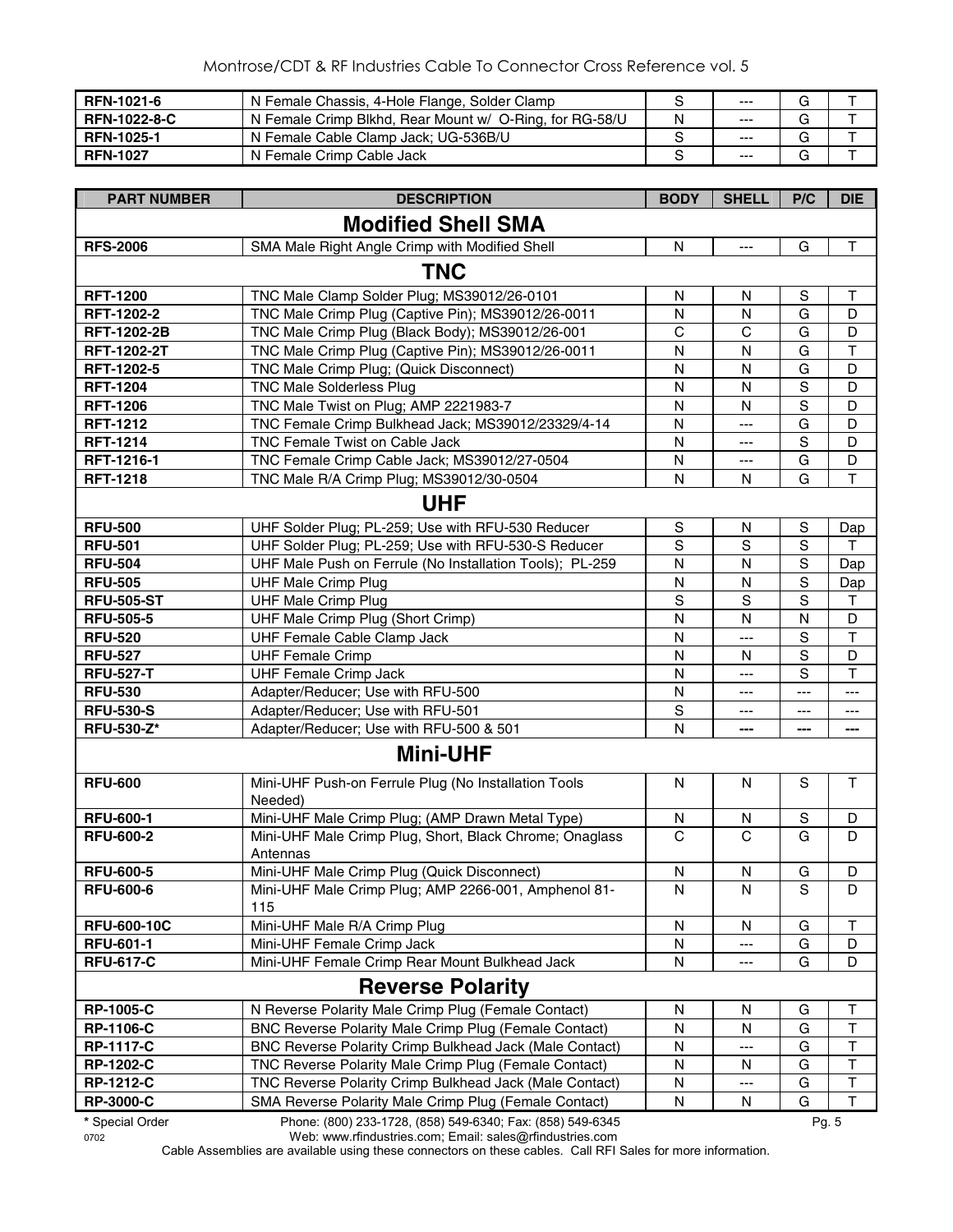| RP-3000-1C         | SMA Reverse Polarity Male Crimp Plug (Female Contact)   | G            | G           | G   | T          |  |  |  |  |  |
|--------------------|---------------------------------------------------------|--------------|-------------|-----|------------|--|--|--|--|--|
| RP-3010-1C         | SMA Reverse Polarity R/A Crimp Plug (Female Contact)    | G            | G           | G   | T          |  |  |  |  |  |
| RP-3050-1C         | SMA Reverse Polarity Crimp Jack (Male Contact)          | N            | ---         | G   | T          |  |  |  |  |  |
| RP-3252-1C         | SMA Reverse Polarity Crimp Bulkhead Jack (Male Contact) | G            | ---         | G   | T          |  |  |  |  |  |
|                    | <b>SMA</b>                                              |              |             |     |            |  |  |  |  |  |
| <b>RSA-3000-C</b>  | SMA Male Crimp Plug                                     | N            | N           | G   | T          |  |  |  |  |  |
| <b>PART NUMBER</b> | <b>DESCRIPTION</b>                                      | <b>SHELL</b> | <b>BODY</b> | P/C | <b>DIE</b> |  |  |  |  |  |
| <b>RSA-3000-1C</b> | SMA Male Crimp Plug, Three Piece                        | N            | G           | G   | T          |  |  |  |  |  |
| <b>RSA-3010-C</b>  | SMA Male R/A Crimp Plug                                 | N            | N           | G   | T          |  |  |  |  |  |
| <b>RSA-3050-C</b>  | <b>SMA Female Crimp</b>                                 | N            | ---         | G   | T          |  |  |  |  |  |
| <b>RSA-3060-C*</b> | SMA Female Right Angle Crimp Jack                       | N            | ---         | G   | T          |  |  |  |  |  |
| <b>RSA-3100-C</b>  | SMA Male Clamp Solder Plug                              | N            | N           | G   | T          |  |  |  |  |  |
| <b>RSA-3110-C</b>  | SMA Male Right Angle Clamp Plug                         | N            | N           | G   | T          |  |  |  |  |  |
| <b>RSA-3220-C*</b> | SMA Male Crimp Bulkhead, 2-Hole Flange                  | N            | N           | G   | T          |  |  |  |  |  |
| <b>RSA-3230-C*</b> | SMA Male Crimp Bulkhead, 4-Hole Flange                  | N            | N           | G   | T          |  |  |  |  |  |
| RSA-3252-1C*       | SMA Female Crimp Bulkhead                               | G            | ---         | G   | T          |  |  |  |  |  |
| <b>RSA-3252-C</b>  | SMA Female Crimp Bulkhead                               | N            | ---         | G   | T          |  |  |  |  |  |
| <b>RSA-3260-C</b>  | SMA Female Crimp Bulkhead, 2-Hole Flange                | N            | ---         | G   | T          |  |  |  |  |  |
| <b>RSA-3270-C</b>  | SMA Female Crimp Bulkhead, 4-Hole Flange                | N            | ---         | G   | T          |  |  |  |  |  |
|                    | <b>Reverse Thread</b>                                   |              |             |     |            |  |  |  |  |  |
| <b>RT-1005-C</b>   | N Reverse Thread Male Crimp Plug                        | N            | N           | G   | T          |  |  |  |  |  |
| RT-1009-C-03       | N Reverse Thread Right Angle Male Crimp Plug            | N            | N           | G   | T          |  |  |  |  |  |
| <b>RT-1200-C</b>   | TNC Reverse Thread Male Clamp Plug                      | N            | N           | S   | T          |  |  |  |  |  |
| <b>RT-1202-C</b>   | TNC Reverse Thread Male Crimp Plug                      | N            | N           | G   | D          |  |  |  |  |  |
| RT-3000-1C         | <b>SMA Reverse Thread Male Crimp Plug</b>               | N            | N           | G   | T          |  |  |  |  |  |

#### **Montrose/CDT RG 142, RG 400, RGX 142, RGX 142 FB, RGX 142 FT, RGX 142 S, RGX 142 ST, RGX 142 T, RGX 400, RGX 400 FB, RGX 400 FT, RGX 400 S, RGX 400 ST, RGX 400 T**

| <b>PART NUMBER</b>   | <b>DESCRIPTION</b>                                                                    | <b>SHELL</b> | <b>BODY</b> | P/C | <b>DIE</b> |
|----------------------|---------------------------------------------------------------------------------------|--------------|-------------|-----|------------|
|                      | <b>BNC</b>                                                                            |              |             |     |            |
| <b>RFB-1100-2</b>    | <b>BNC Male Clamp Plug</b>                                                            | N            | Ν           | G   | D          |
| <b>RFB-1100-2ST</b>  | <b>BNC Male Clamp Plug</b>                                                            | S            | S           | G   | T          |
| <b>RFB-1102-T</b>    | <b>BNC Male Solderless Clamp Plug</b>                                                 | N            | N           | S   | T          |
| <b>RFB-1106-C1ST</b> | <b>BNC Male Crimp Plug</b>                                                            | S            | S           | G   | T          |
| <b>RFB-1106-2TC1</b> | <b>BNC Male Crimp Plug</b>                                                            | N            | N           | G   | T          |
| <b>RFB-1106-C1</b>   | <b>BNC Male Crimp</b>                                                                 | N            | N           | G   | D          |
| RFB-1110-C-04        | BNC Male Right Angle Clamp Plug                                                       | S            | S           | G   | T          |
| <b>RFB-1110-C1</b>   | BNC Male Right Angle Crimp Plug, RG-55                                                | N            | N           | G   | T          |
| <b>RFB-1117-C1</b>   | BNC Female Crimp Rear Mount Bulkhead Jack                                             | N            | ---         | G   | D          |
| RFB-1123-C1          | <b>BNC Female Crimp</b>                                                               | N            | ---         | G   | T          |
|                      | <b>7/16 Din</b>                                                                       |              |             |     |            |
| RFD-1600-2-C1        | 7/16 Din Male Clamp Plug Combo Straight or Right Angle                                | S            | S           | S   | Τ          |
| RFD-1605-2-C1        | 7/16 Din Male Crimp Plug Combo Straight or Right Angle                                | S            | S           | S   | T          |
| RFD-1611-2-C1*       | 7/16 Din Male Crimp Rear Mount Bulkhead Plug                                          | S            | S           | S   | T          |
| RFD-1625-2-C1        | 7/16 Din Female Clamp Jack Combo Straight or Right Angle                              | S            | ---         | S   | T          |
| RFD-1630-2-C1        | 7/16 Din Female Crimp Jack Combo Straight or Right Angle                              | S            | ---         | S   | T          |
| RFD-1641-2-C1*       | 7/16 Din Female 4-Hole Flange Panel Mount Clamp Jack Combo<br>Straight or Right Angle | S            |             | S   | T          |
| RFD-1642-2-C1*       | 7/16 Din Female 4-Hole Flange Panel Mount Crimp Jack Combo<br>Straight or Right Angle | S            |             | S   | T          |

**\*** Special Order Phone: (800) 233-1728, (858) 549-6340; Fax: (858) 549-6345 Pg. 6

0702 Web: www.rfindustries.com; Email: sales@rfindustries.com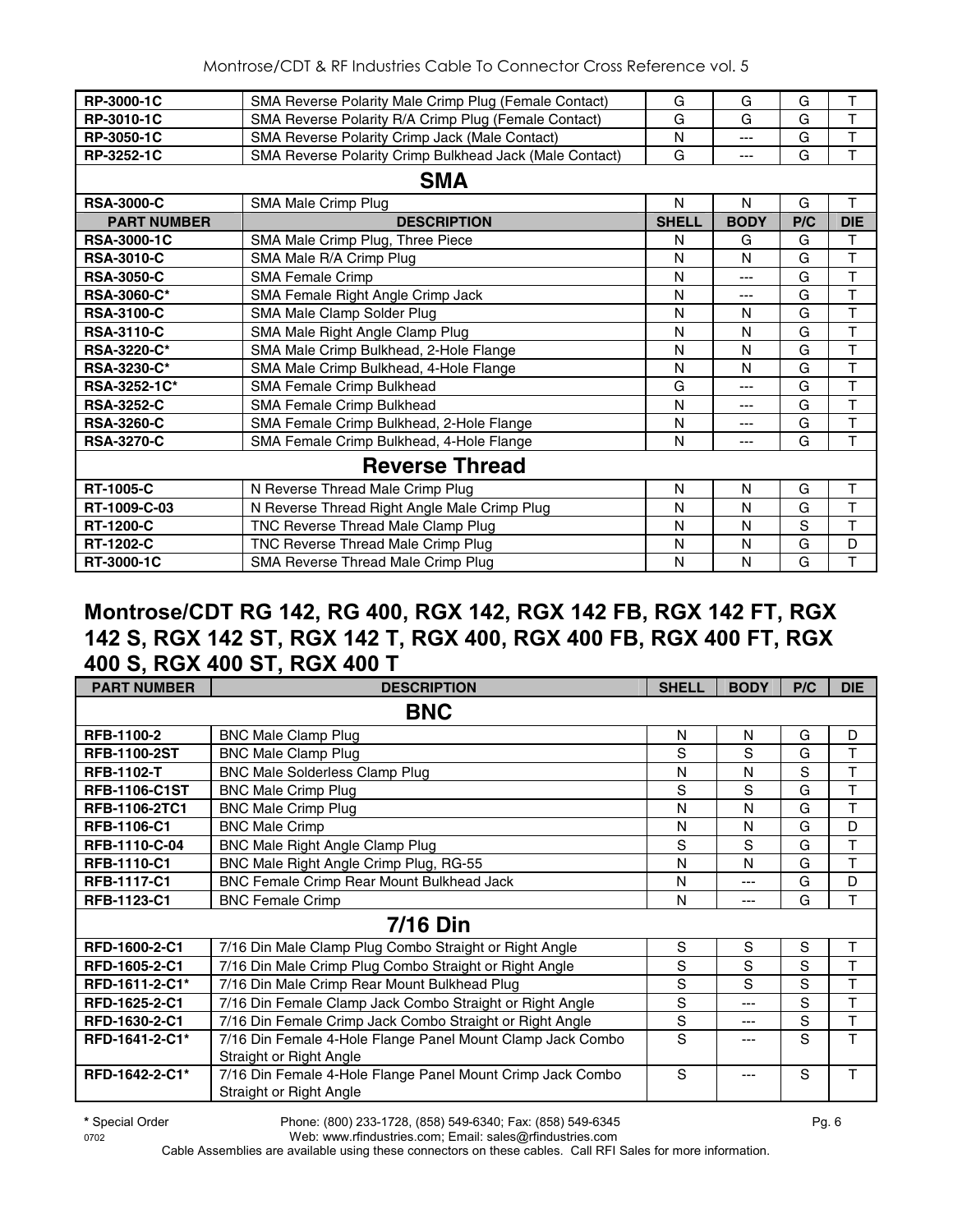|                     | N                                                             |              |              |       |                         |  |  |  |
|---------------------|---------------------------------------------------------------|--------------|--------------|-------|-------------------------|--|--|--|
| <b>RFN-1000-N</b>   | N Male Clamp Plug                                             | N            | N            | G     | T                       |  |  |  |
| <b>RFN-1000-1S</b>  | N Male Clamp Plug                                             | S            | S            | G     | T                       |  |  |  |
| <b>RFN-1001-S</b>   | N Male Solder Plug                                            | S            | S            | G     | Т                       |  |  |  |
| <b>RFN-1005-C1</b>  | N Male Crimp Plug                                             | $\mathbf S$  | N            | G     | $\top$                  |  |  |  |
| RFN-1005-3C1        | N Male Crimp Plug                                             | $\mathbf S$  | $\mathbf S$  | G     | $\top$                  |  |  |  |
| <b>RFN-1005-5C1</b> | N Male Quick Disconnect Crimp Plug                            | S            | S            | G     | $\overline{\mathsf{T}}$ |  |  |  |
| <b>PART NUMBER</b>  | <b>DESCRIPTION</b>                                            | <b>SHELL</b> | <b>BODY</b>  | P/C   | <b>DIE</b>              |  |  |  |
| <b>RFN-1009-C1</b>  | N Male R/A Crimp Plug                                         | S            | S            | G     | т                       |  |  |  |
| RFN-1021-6          | N Female 4-Hole Flange Panel Mount Clamp Jack                 | S            | ---          | G     | T                       |  |  |  |
| RFN-1022-8-C1       | N Female Crimp, Rear Mount Bulkhead, RG-142/U                 | $\mathsf{N}$ | $---$        | G     | T                       |  |  |  |
| RFN-1025-1          | N Female Clamp Jack                                           | $\mathbf S$  | ---          | G     | T                       |  |  |  |
| <b>RFN-1027-C1</b>  | N Female Crimp Jack                                           | S            | ---          | G     | T                       |  |  |  |
|                     | <b>TNC</b>                                                    |              |              |       |                         |  |  |  |
| <b>RFT-1200</b>     | <b>TNC Male Clamp Plug</b>                                    | N            | N            | G     | т                       |  |  |  |
| RFT-1202-C1         | <b>TNC Male Crimp Plug</b>                                    | N            | N            | G     | D                       |  |  |  |
| RFT-1202-2TC1       | TNC Male Crimp, RG-142/U                                      | N            | $\mathsf{N}$ | G     | T                       |  |  |  |
| RFT-1212-C1         | TNC Female Crimp Bulkhead Jack, Rear Mount with D-Flat & O-   | N            | ---          | G     | D                       |  |  |  |
|                     | Ring                                                          |              |              |       |                         |  |  |  |
| RFT-1216-C1         | <b>TNC Female Crimp Jack</b>                                  | $\mathsf{N}$ | ---          | G     | D                       |  |  |  |
| RFT-1218-C1         | TNC Male R/A Crimp Plug                                       | N            | N            | G     | T                       |  |  |  |
| <b>UHF</b>          |                                                               |              |              |       |                         |  |  |  |
| <b>RFU-500</b>      | UHF Solder Plug, PL-259                                       | S            | N            | S     | Dap                     |  |  |  |
| <b>RFU-501</b>      | UHF Solder Plug, PL-259                                       | S            | S            | S     | т                       |  |  |  |
| <b>RFU-505-C1</b>   | <b>UHF Male Crimp</b>                                         | N            | N            | S     | Dap                     |  |  |  |
| <b>RFU-520</b>      | <b>UHF Female Clamp Jack</b>                                  | N            | ---          | S     | т                       |  |  |  |
| <b>RFU-530</b>      | Reducer/Adapter, Use with RFU-500 & 501; UG-175/U             | ---          | N            | $---$ | ---                     |  |  |  |
| <b>RFU-530-S</b>    | Reducer/Adapter, Use with RFU-500 & 501; UG-175/U             | ---          | S            | ---   | $---$                   |  |  |  |
| <b>RFU-530-Z*</b>   | Reducer/Adapter, Use with RFU-500 & 501; UG-175/U             | ---          | N            | $---$ | ---                     |  |  |  |
|                     | <b>Mini-UHF</b>                                               |              |              |       |                         |  |  |  |
| <b>RFU-600-1C1</b>  | Mini-UHF Male Crimp Plug                                      | N            | N            | G     | D                       |  |  |  |
| <b>RFU-600-6C1</b>  | Mini-UHF Male Crimp Plug                                      | N            | N            | S     | D                       |  |  |  |
| RFU-600-10C1        | Mini-UHF Male R/A Crimp Plug                                  | N            | N            | G     | $\mathsf T$             |  |  |  |
| <b>RFU-601-C1</b>   | Mini-UHF Female Crimp Jack, Die-cast Zinc                     | N            | $-$ --       | S     | D                       |  |  |  |
|                     | <b>Reverse Polarity</b>                                       |              |              |       |                         |  |  |  |
| RP-1005-C1          | N Reverse Polarity Crimp Plug (Female Contact)                | N            | N            | G     | Τ                       |  |  |  |
| RP-1202-C1          | TNC Reverse Polarity Crimp Plug (Female Contact)              | N            | N            | G     | T                       |  |  |  |
| RP-1212-C1          | TNC Reverse Polarity Rear Mount B/H Crimp Jack (Male Contact) | N            | ---          | G     | $\top$                  |  |  |  |
| RP-3000-C1          | SMA Reverse Polarity Crimp Plug (Female Contact)              | N            | N            | G     | $\top$                  |  |  |  |
| RP-3000-1C1         | SMA Reverse Polarity Crimp Plug (Female Contact)              | G            | G            | G     | $\mathsf T$             |  |  |  |
| RP-3010-1C1         | SMA Reverse Polarity Right Angle Crimp Plug (Female Contact)  | G            | G            | G     | $\top$                  |  |  |  |
| RP-3050-1C1         | SMA Reverse Polarity Female Crimp Jack (Male Contact)         | G            | ---          | G     | $\sf T$                 |  |  |  |
| RP-3252-1C1         | SMA Reverse Polarity Bulkhead Crimp Jack (Male Contact)       | G            | ---          | G     | T                       |  |  |  |
|                     | <b>SMA</b>                                                    |              |              |       |                         |  |  |  |
| <b>RSA-3000-C1</b>  | SMA Male Crimp Plug                                           | N            | N            | G     | Τ                       |  |  |  |
| RSA-3010-1C1        | SMA Male Right Angle Crimp                                    | G            | G            | G     | $\sf T$                 |  |  |  |
| <b>RSA-3010-C1</b>  | SMA Male Right Angle Crimp                                    | N            | N            | G     | $\top$                  |  |  |  |
| <b>RSA-3050-C1</b>  | SMA Female Crimp Jack                                         | N            | ---          | G     | Т                       |  |  |  |
| <b>RSA-3100-C</b>   | SMA Male Clamp Plug                                           | N            | N            | G     | T                       |  |  |  |
| <b>RSA-3110-C</b>   | SMA Male Right Angle Clamp Plug                               | N            | N            | G     | $\sf T$                 |  |  |  |
| RSA-3252-1C1        | SMA Female Crimp Rear Mount Bulkhead Jack                     | G            | ---          | G     | $\sf T$                 |  |  |  |
| <b>RSA-3252-C1</b>  | SMA Female Crimp Rear Mount Bulkhead Jack                     | N            | ---          | G     | $\top$                  |  |  |  |

**\*** Special Order Phone: (800) 233-1728, (858) 549-6340; Fax: (858) 549-6345 Pg. 7

0702 Web: www.rfindustries.com; Email: sales@rfindustries.com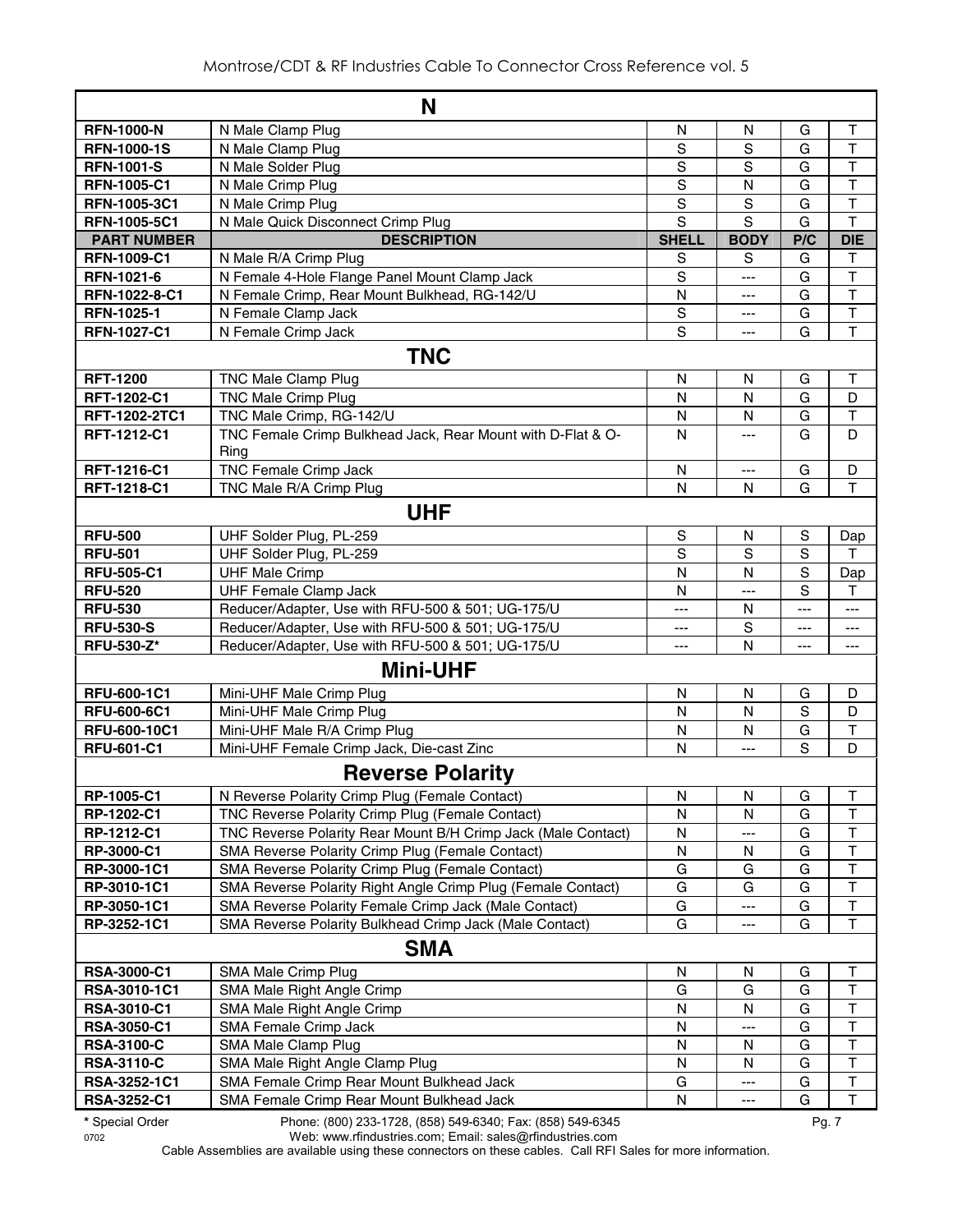|                   | <b>Reverse Thread</b>                        |   |   |   |  |
|-------------------|----------------------------------------------|---|---|---|--|
| <b>RT-1005-C1</b> | N Reverse Thread Male Crimp Plug             | N | N | G |  |
| RT-1009-C1-03     | N Reverse Thread Male Right Angle Crimp Plug | N | N | G |  |
| <b>RT-1200-C</b>  | TNC Reverse Thread Male Crimp Plug           | N | N | G |  |
| RT-1202-C1        | TNC Reverse Thread Male Crimp Plug           | N | N | G |  |
| RT-3000-1C1       | SMA Reverse Thread Male Crimp Plug           | G |   | G |  |

## **Montrose/CDT WCX 200, WCX 200 PVC, WCX 200 S, WCX 200PE, WCX 200ZH**

| <b>PART NUMBER</b>   | <b>DESCRIPTION</b>                                           | <b>SHELL</b>            | <b>BODY</b>    | P/C         | <b>DIE</b>              |  |  |  |
|----------------------|--------------------------------------------------------------|-------------------------|----------------|-------------|-------------------------|--|--|--|
| <b>BNC</b>           |                                                              |                         |                |             |                         |  |  |  |
| <b>RFB-1100-C2ST</b> | <b>BNC Male Clamp Plug</b>                                   | $\mathbf S$             | $\mathbf S$    | G           | $\top$                  |  |  |  |
| RFB-1106-C2          | <b>BNC Male Crimp Plug</b>                                   | N                       | $\mathsf{N}$   | G           | D                       |  |  |  |
| <b>RFB-1106-C2ST</b> | <b>BNC Male Crimp Plug</b>                                   | $\mathbf S$             | $\mathbf S$    | G           | $\top$                  |  |  |  |
| RFB-1106-C2T         | <b>BNC Male Crimp Plug</b>                                   | $\overline{\mathsf{N}}$ | $\mathsf{N}$   | G           | $\overline{\mathsf{T}}$ |  |  |  |
| RFB-1110-C2          | <b>BNC Male Right Angle Crimp Plug</b>                       | $\overline{\mathsf{N}}$ | $\mathsf{N}$   | G           | $\mathsf T$             |  |  |  |
| <b>RFB-1110-C2S</b>  | <b>BNC Male Right Angle Clamp Plug</b>                       | $\mathbf S$             | $\mathsf S$    | $\mathsf S$ | $\mathsf T$             |  |  |  |
| RFB-1117-C2          | BNC Female Crimp Rear Mount Bulkhead Jack                    | ${\sf N}$               | ---            | G           | D                       |  |  |  |
| RFB-1123-C2          | <b>BNC Female Crimp Jack</b>                                 | N                       | $---$          | G           | $\mathsf{T}$            |  |  |  |
|                      | <b>7/16 Din</b>                                              |                         |                |             |                         |  |  |  |
| RFD-1600-2-C         | 7/16 Din Male Clamp Plug Combo Straight or Right Angle       | S                       | S              | S           | Т                       |  |  |  |
| RFD-1605-2-C         | 7/16 Din Male Crimp Plug Combo Straight or Right Angle       | $\mathbf S$             | $\mathbf S$    | S           | $\top$                  |  |  |  |
| RFD-1625-2-C         | 7/16 Din Female Clamp Jack Combo Straight or Right Angle     | $\mathbf S$             | $---$          | S           | $\top$                  |  |  |  |
| RFD-1630-2-C         | 7/16 Din Female Crimp Jack Combo Straight or Right Angle     | $\mathbf S$             | $---$          | S           | $\overline{\mathsf{T}}$ |  |  |  |
| RFD-1641-2-C*        | 7/16 Din 4-Hole Panel Mount Clamp Jack Combo Straight or R/A | $\mathbb S$             | ---            | $\mathbf S$ | $\sf T$                 |  |  |  |
| RFD-1642-2-C*        | 7/16 Din 4-Hole Panel Mount Clamp Jack Combo Straight or R/A | S                       | ---            | S           | $\overline{\mathsf{T}}$ |  |  |  |
| <b>FME</b>           |                                                              |                         |                |             |                         |  |  |  |
| <b>RFE-6050-C2</b>   | FME Female Crimp Jack                                        | N                       | $\overline{a}$ | G           | $\mathsf T$             |  |  |  |
|                      | N                                                            |                         |                |             |                         |  |  |  |
| <b>RFN-1000-C2</b>   | N Male Clamp Plug                                            | N                       | N              | G           | $\top$                  |  |  |  |
| <b>RFN-1000-C2S</b>  | N Male Clamp Plug                                            | $\mathbf S$             | $\mathbf S$    | G           | $\top$                  |  |  |  |
| <b>RFN-1001-S</b>    | N Male Solder Plug                                           | $\mathbf S$             | S              | G           | $\mathsf T$             |  |  |  |
| <b>RFN-1005-C2</b>   | N Male Crimp                                                 | $\mathsf{N}$            | ${\sf N}$      | G           | $\overline{\mathsf{T}}$ |  |  |  |
| <b>RFN-1005-C2S</b>  | N Male Crimp                                                 | $\mathbf S$             | $\mathsf S$    | G           | $\top$                  |  |  |  |
| <b>RFN-1009-C2</b>   | N Male Right Angle Crimp                                     | $\mathbf S$             | S              | G           | $\top$                  |  |  |  |
| RFN-1022-8-C2        | N Female Crimp, Rear Mount Bulkhead                          | N                       | ---            | G           | $\top$                  |  |  |  |
| <b>RFN-1025-C2</b>   | N Female Solder Clamp                                        | $\mathbf S$             | ---            | G           | $\overline{\mathsf{T}}$ |  |  |  |
| <b>RFN-1027-C2</b>   | N Female Crimp Jack                                          | S                       | ---            | G           | $\mathsf{T}$            |  |  |  |
|                      | <b>TNC</b>                                                   |                         |                |             |                         |  |  |  |
| <b>RFT-1200-C2</b>   | <b>TNC Male Clamp</b>                                        | N                       | N              | S           | Т                       |  |  |  |
| RFT-1202-C2          | <b>TNC Male Crimp</b>                                        | N                       | $\mathsf{N}$   | G           | D                       |  |  |  |
| <b>RFT-1202-C2T</b>  | <b>TNC Male Crimp</b>                                        | N                       | $\mathsf{N}$   | G           | $\top$                  |  |  |  |
| <b>RFT-1212-C2</b>   | TNC Female Crimp Rear Mount Bulkhead Jack                    | N                       | $\mathsf{N}$   | G           | D                       |  |  |  |
| RFT-1216-C2          | <b>TNC Female Crimp Jack</b>                                 | N                       | $\mathsf{N}$   | G           | D                       |  |  |  |
| RFT-1218-C2          | TNC Male Right Angle Crimp Plug                              | N                       | ${\sf N}$      | G           | $\mathsf T$             |  |  |  |
|                      | <b>UHF</b>                                                   |                         |                |             |                         |  |  |  |
| <b>RFU-500</b>       | <b>UHF Male Solder Plug</b>                                  | $\mathbf S$             | N              | S           | Dap                     |  |  |  |
| <b>RFU-501</b>       | <b>UHF Male Solder Plug</b>                                  | $\mathbf S$             | $\mathbb S$    | $\mathbf S$ | Τ                       |  |  |  |
| <b>RFU-504</b>       | UHF Male Push-On Ferrule Plug                                | N                       | N              | $\mathbf S$ | Dap                     |  |  |  |
| <b>RFU-505</b>       | <b>UHF Male Crimp Plug</b>                                   | N                       | ${\sf N}$      | $\mathbf S$ | Dap                     |  |  |  |
| * Special Order      | Phone: (800) 233-1728, (858) 549-6340; Fax: (858) 549-6345   |                         |                | Pg. 8       |                         |  |  |  |

0702 Web: www.rfindustries.com; Email: sales@rfindustries.com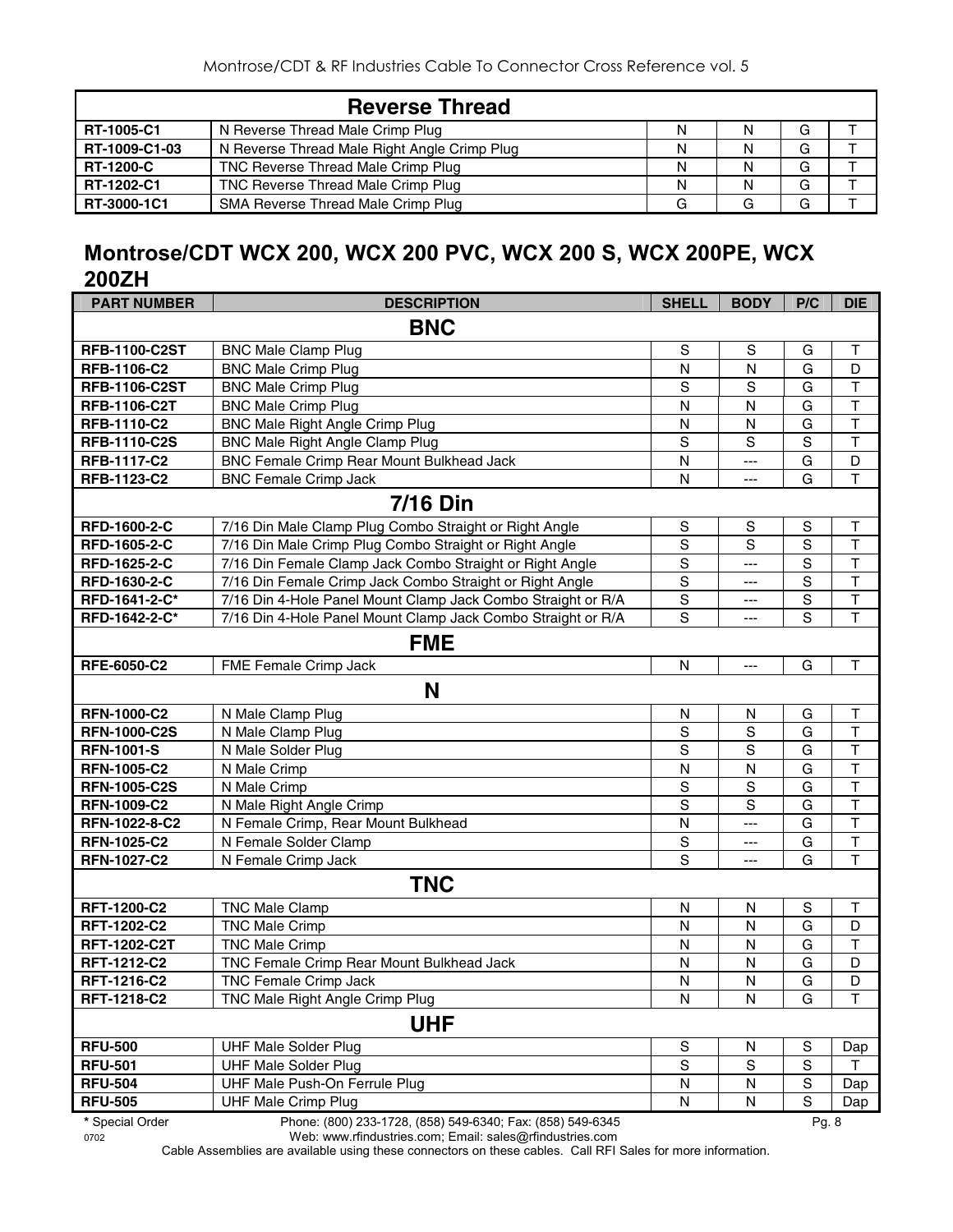| <b>RFU-505-ST</b>  | <b>UHF Male Crimp Plug</b>                        | S           | S            | S   | T                       |
|--------------------|---------------------------------------------------|-------------|--------------|-----|-------------------------|
| <b>RFU-505-5</b>   | <b>UHF Male Crimp Plug</b>                        | N           | N            | N   | D                       |
| <b>RFU-520-C2</b>  | <b>UHF Female Clamp Jack</b>                      | N           | $---$        | S   | T                       |
| <b>RFU-530</b>     | Reducer/Adapter, Use with RFU-500 & 501; UG-175/U | ---         | N            | --- | ---                     |
| <b>RFU-530-S</b>   | Reducer/Adapter, Use with RFU-500 & 501; UG-175/U | ---         | S            | --- | ---                     |
| <b>RFU-530-Z*</b>  | Reducer/Adapter, Use with RFU-500 & 501; UG-175/U | ---         | N            | --- | ---                     |
|                    | <b>Mini-UHF</b>                                   |             |              |     |                         |
| <b>RFU-600-1C2</b> | Mini-UHF Male Crimp Plug                          | N           | N            | G   | D                       |
| <b>RFU-601-C2</b>  | Mini-UHF Female Crimp Jack                        | N           | N            | S   | D                       |
| <b>PART NUMBER</b> | <b>DESCRIPTION</b>                                | <b>BODY</b> | <b>SHELL</b> | P/C | <b>DIE</b>              |
|                    | <b>Reverse Polarity</b>                           |             |              |     |                         |
| RP-1106-C2         | BNC Reverse Polarity Crimp Plug (Female Contact)  | N           | N            | G   | T                       |
| RP-1202-C2         | TNC Reverse Polarity Crimp Plug (Female Contact)  | N           | N            | G   | T                       |
| RP-3000-C2         | SMA Reverse Polarity Crimp Plug (Female Contact)  | N           | N            | G   | T                       |
|                    | <b>SMA</b>                                        |             |              |     |                         |
| RSA-3000-1C2       | SMA Male Crimp Plug                               | G           | G            | G   | $\mathsf T$             |
| <b>RSA-3000-C2</b> | SMA Male Crimp Plug                               | N           | N            | G   | T                       |
| <b>RSA-3010-C2</b> | SMA Male Right Angle Crimp Plug                   | N           | N            | G   | T                       |
| <b>RSA-3050-C2</b> | SMA Female Crimp Jack                             | N           | $---$        | G   | T                       |
| <b>RSA-3100-C2</b> | SMA Male Solder Clamp Plug                        | N           | N            | G   | T                       |
| <b>RSA-3252-C2</b> | SMA Female Rear Mount Bulkhead Jack               | N           | $---$        | G   | T                       |
| <b>RSA-3100-C2</b> | SMA Male Solder Clamp Plug                        | N           | N            | G   | T                       |
|                    | <b>Reverse Thread</b>                             |             |              |     |                         |
| RT-1005-C2         | N Reverse Thread Male Crimp Plug                  | N           | N            | G   | T                       |
| RT-1202-C2         | TNC Reverse Thread Male Crimp Plug                | N           | N            | G   | $\overline{\mathsf{T}}$ |

#### **Montrose/CDT RG213**

| <b>PART NUMBER</b>  | <b>DESCRIPTION</b>                                                                 | <b>BODY</b> | <b>SHELL</b> | P/C | <b>DIE</b> |  |  |  |
|---------------------|------------------------------------------------------------------------------------|-------------|--------------|-----|------------|--|--|--|
| <b>BNC</b>          |                                                                                    |             |              |     |            |  |  |  |
| <b>RFB-1101-1EN</b> | BNC Male Clamp Solder Plug; UG-959A/U                                              | N           | N            | G   | D          |  |  |  |
|                     | <b>7/16 Din</b>                                                                    |             |              |     |            |  |  |  |
| <b>RFD-1600-2-E</b> | Male Clamp Combination Connector Straight or Right Angle                           | S           | S            | S   | Τ          |  |  |  |
| <b>RFD-1605-2-E</b> | Male Crimp Combination Connector Straight or Right Angle                           | S           | S            | S   | Τ          |  |  |  |
| RFD-1625-2-E        | Female Clamp Combination Connector Straight or Right Angle                         | S           | ---          | S   | T          |  |  |  |
| RFD-1630-2-E        | Female Crimp Combination Connector Straight or Right Angle                         | S           | ---          | S   | Т          |  |  |  |
| RFD-1641-2-E*       | Female 4 Hole Flange Clamp Combination Connector Straight or<br><b>Right Angle</b> | S           |              | S   | T          |  |  |  |
| RFD-1642-2-E*       | Female 4 Hole Flange Crimp Combination Connector Straight or<br><b>Right Angle</b> | S           | ---          | S   | T          |  |  |  |
|                     | N                                                                                  |             |              |     |            |  |  |  |
| <b>RFN-1001-S</b>   | N Male Solder Plug                                                                 | S           | S            | G   | T          |  |  |  |
| <b>RFN-1002-1N</b>  | N Male Solder Clamp Plug                                                           | N           | N            | G   | T          |  |  |  |
| <b>RFN-1002-1S</b>  | N Male Solder Clamp Plug                                                           | S           | S            | G   | T          |  |  |  |
| <b>RFN-1006-3E</b>  | N Male Crimp Plug; UG-1681/U                                                       | S           | S            | G   | T          |  |  |  |
| <b>RFN-1008-3E</b>  | N Male Right Angle Clamp Plug                                                      | S           | S            | G   | T          |  |  |  |
| <b>RFN-1009-3E</b>  | N Male Right Angle Crimp Plug                                                      | S           | S            | G   | T          |  |  |  |
| RFN-1021-7*         | N Female 4-Hole Flange Panel Mount Clamp                                           | S           | ---          | G   | T          |  |  |  |
| <b>RFN-1024-1</b>   | N Female Cable Clamp Jack; UG-23D/U, F/U                                           | S           | ---          | G   | T          |  |  |  |
| <b>RFN-1028</b>     | N Female Crimp Jack                                                                | S           | ---          | G   | T          |  |  |  |

0702 Web: www.rfindustries.com; Email: sales@rfindustries.com Cable Assemblies are available using these connectors on these cables. Call RFI Sales for more information.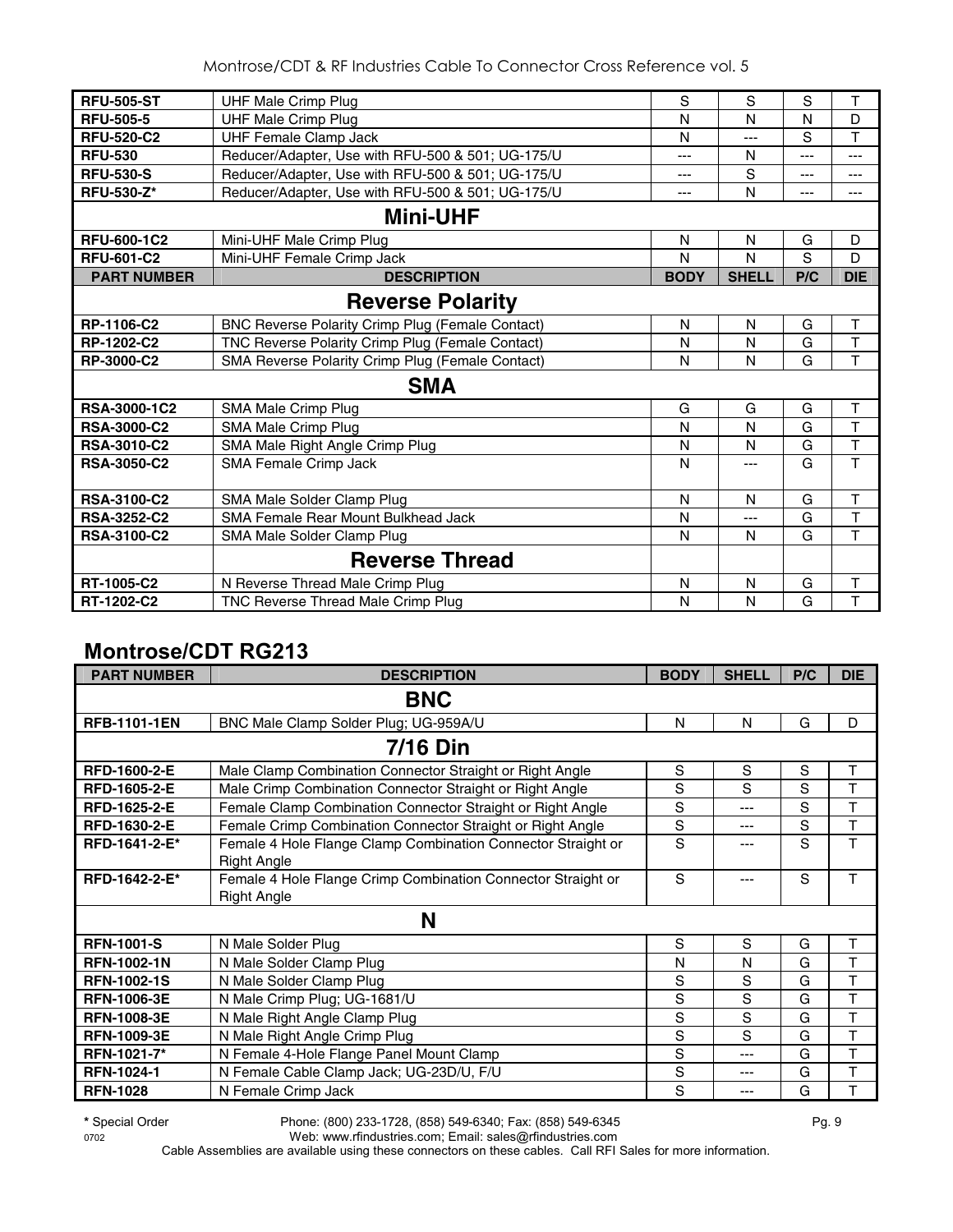|                    | <b>TNC</b>                                                     |             |              |     |            |
|--------------------|----------------------------------------------------------------|-------------|--------------|-----|------------|
| <b>RFT-1218-E*</b> | TNC Male Right Angle Crimp Plug                                | N           | N            | G   | т          |
| <b>RFT-1219-E</b>  | TNC Male Right Angle Clamp Plug                                | N           | N            | G   | т          |
|                    | UHF                                                            |             |              |     |            |
| <b>RFU-500</b>     | UHF Solder Plug; PL-259                                        | S           | N            | S   | Dap        |
| <b>RFU-501</b>     | UHF Solder Plug; PL-259                                        | S           | S            | S   |            |
| <b>RFU-503</b>     | UHF Male, Waterproof Plug (w/ Silicon Rubber O-Rings / Seals); | N           | N            | S   | т          |
|                    | PL-259                                                         |             |              |     |            |
| <b>RFU-507</b>     | UHF Male Crimp Plug                                            | N           | N            | S   | Dap        |
| <b>RFU-507-S</b>   | <b>UHF Male Crimp Plug</b>                                     | S           | S            | S   | Dap        |
| <b>RFU-507-ST</b>  | <b>UHF Male Crimp Plug</b>                                     | S           | S            | S   | т          |
| <b>PART NUMBER</b> | <b>DESCRIPTION</b>                                             | <b>BODY</b> | <b>SHELL</b> | P/C | <b>DIE</b> |
| <b>RFU-520-1E</b>  | UHF Female Cable Clamp Jack                                    | N           | ---          | S   | т          |
|                    | <b>MHV</b>                                                     |             |              |     |            |
| <b>RHV-100-E</b>   | Medium High Voltage Male Clamp Plug                            | N           | N            | G   |            |

#### **Montrose/CDT RG214**

| <b>PART NUMBER</b> | <b>DESCRIPTION</b>                                             | <b>BODY</b> | <b>SHELL</b> | P/C | <b>DIE</b> |  |  |  |
|--------------------|----------------------------------------------------------------|-------------|--------------|-----|------------|--|--|--|
|                    | N                                                              |             |              |     |            |  |  |  |
| <b>RFN-1001-S</b>  | N Male Solder Plug                                             | S           | S            | G   | т          |  |  |  |
| <b>RFN-1006-3F</b> | N Male Crimp Plug; UG-1682/U                                   | S           | S            | G   |            |  |  |  |
| <b>RFN-1009-3F</b> | N Male R/A Crimp Plug                                          | S           | S            | G   |            |  |  |  |
|                    | UHF                                                            |             |              |     |            |  |  |  |
| <b>RFU-500</b>     | UHF Solder Plug; PL-259                                        | S           | N            | S   | Dap        |  |  |  |
| <b>RFU-501</b>     | UHF Solder Plug; PL-259                                        | S           | S            | S   |            |  |  |  |
| <b>RFU-503</b>     | UHF Male, Waterproof Plug (w/ Silicon Rubber O-Rings / Seals); | N           | N            | S   | т          |  |  |  |
|                    | PL-259                                                         |             |              |     |            |  |  |  |
| <b>RFU-507-STF</b> | <b>UHF Male Crimp Plug</b>                                     | S           | S            | S   |            |  |  |  |
| <b>RFU-520-1E</b>  | UHF Female Cable Clamp Jack                                    | N           | ---          | S   |            |  |  |  |

#### **Montrose/CDT WCX 400, WCX 400 PVC, WCX 400 ZH, WCX 400PE, WCX400P**

| <b>PART NUMBER</b>  | <b>DESCRIPTION</b>                                                               | <b>BODY</b> | <b>SHELL</b> | P/C | <b>DIE</b> |
|---------------------|----------------------------------------------------------------------------------|-------------|--------------|-----|------------|
|                     | <b>BNC</b>                                                                       |             |              |     |            |
| <b>RFB-1101-1SI</b> | <b>BNC Male Clamp Plug</b>                                                       | S           | S            | G   | т          |
|                     | <b>7/16 Din</b>                                                                  |             |              |     |            |
| <b>RFD-1600-2-E</b> | 7/16 Din Male Clamp Plug Combo Straight or Right Angle                           | S           | S            | S   | т          |
| <b>RFD-1604-21</b>  | 7/16 Din Male Crimp Plug Combo Straight or Right Angle                           | S           | S            | S   | т          |
| RFD-1605-2-E        | 7/16 Din Male Crimp Plug Combo Straight or Right Angle                           | S           | S            | S   | т          |
| <b>RFD-1625-2-E</b> | 7/16 Din Female Clamp Jack Combo Straight or Right Angle                         | S           | ---          | S   | т          |
| RFD-1630-2-E        | 7/16 Din Female Clamp Jack Combo Straight or Right Angle                         | S           | ---          | S   | т          |
| RFD-1641-2-E*       | 7/16 Din Female 4 Hole Flange Clamp Jack Combo Straight or<br>Right Angle        | S           | ---          | S   | T          |
| RFD-1642-2-E*       | 7/16 Din Female 4 Hole Flange Crimp Jack Combo Straight or<br><b>Right Angle</b> | S           | ---          | S   | т          |
|                     | N                                                                                |             |              |     |            |
| <b>RFN-1001-S</b>   | N Male Solder Plug                                                               | S           | S            | G   | т          |
| <b>RFN-1002-1SI</b> | N Male Solder Clamp Plug                                                         | S           | S            | G   | T          |
| <b>RFN-1006-31</b>  | N Male Crimp Plug; UG-1681/U                                                     | S           | S            | G   | т          |
| <b>RFN-1009-31</b>  | N Male Right Angle Crimp Plug                                                    | S           | S            | G   | т          |
| * Special Order     | Phone: (800) 233-1728, (858) 549-6340; Fax: (858) 549-6345                       |             |              |     | Pg. 10     |

0702 Web: www.rfindustries.com; Email: sales@rfindustries.com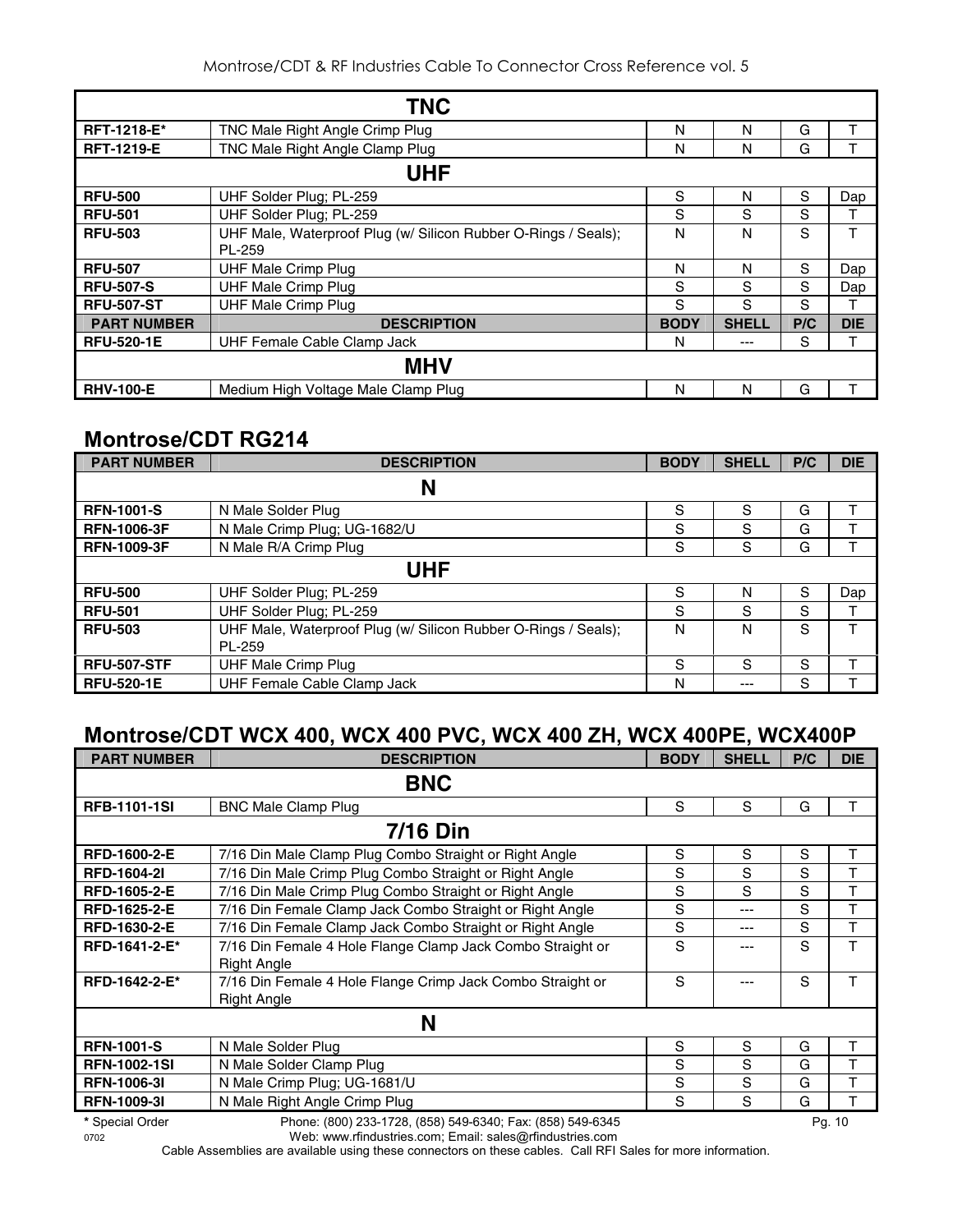| <b>RFN-1024-1SI</b> | N Female Cable Clamp Jack; UG-23D/U, F/U                 | S           | ---          | G   | т          |  |  |  |  |
|---------------------|----------------------------------------------------------|-------------|--------------|-----|------------|--|--|--|--|
| <b>RFN-1028-SI</b>  | N Female Crimp Cable Jack; UG-1688/U                     | S           | $---$        | G   | T          |  |  |  |  |
| <b>TNC</b>          |                                                          |             |              |     |            |  |  |  |  |
| RFT-1201-I*         | TNC Male Clamp Plug                                      | N           | N            | G   | T          |  |  |  |  |
| <b>RFT-1201-SI</b>  | TNC Male Clamp Plug                                      | S           | S            | G   | T          |  |  |  |  |
| <b>RFT-1214-I</b>   | <b>TNC Female Clamp Jack</b>                             | N           | $---$        | G   | T          |  |  |  |  |
| <b>UHF</b>          |                                                          |             |              |     |            |  |  |  |  |
| <b>RFU-500</b>      | <b>UHF Male Solder Plug</b>                              | S           | N            | S   | Dap        |  |  |  |  |
| <b>RFU-501</b>      | <b>UHF Male Solder Plug</b>                              | S           | S            | S   | т          |  |  |  |  |
| <b>RFU-503</b>      | UHF Male Clamp Plug, Waterproof w/Silicon Rubber O-Rings | N           | N            | S   | Τ          |  |  |  |  |
| <b>RFU-507-SI</b>   | <b>UHF Male Crimp Plug</b>                               | S           | S            | S   | T          |  |  |  |  |
| <b>RFU-520-I*</b>   | <b>UHF Female Clamp Jack</b>                             | N           | ---          | S   | T          |  |  |  |  |
| <b>PART NUMBER</b>  | <b>DESCRIPTION</b>                                       | <b>BODY</b> | <b>SHELL</b> | P/C | <b>DIE</b> |  |  |  |  |
|                     | <b>Reverse Polarity</b>                                  |             |              |     |            |  |  |  |  |
| RP-1006-3I          | N Reverse Polarity Male Crimp Plug                       | N           | N            | G   | T          |  |  |  |  |
| <b>RP-1028-I</b>    | N Reverse Polarity Female Crimp Jack                     | N           | N            | G   | T          |  |  |  |  |
| <b>RP-1202-I</b>    | TNC Reverse Polarity Male Crimp Plug                     | N           | ---          | G   | T          |  |  |  |  |
| <b>RP-1216-I</b>    | TNC Reverse Polarity Female Crimp Jack                   | N           | ---          | G   | T          |  |  |  |  |
| <b>RP-3000-I</b>    | SMA Reverse Polarity Male Crimp Plug                     | N           | N            | G   | T          |  |  |  |  |
|                     | <b>SMA</b>                                               |             |              |     |            |  |  |  |  |
| <b>RSA-3000-I</b>   | SMA Male Crimp Plug                                      | N           | N            | G   | T          |  |  |  |  |

**Montrose/CDT 735A, CBL 1288-1, CBL 1288-3, CBL 1288-6, CBL 1288-8, CBL 1288-9, CBL 1288-12, CBL 1288-16, CBL 1288-17, CBL 1288-24, CBL 2164-002, CBL 2726-1, CBL 2726-3, CBL 2726-6, CBL 2726-8, CBL 2726-9, CBL 2726-12, CBL 2726-16, CBL 2726-17, CBL 2726-24, CBL-2164-003, DUAL 735A, TELA 735-1, TELA 735-2, TELA 735-3, TELA 735-6, TELA 735-8, TELA 735-9, TELA 735-12, TELA 735-16, TELA 735-18** 

| <b>PART NUMBER</b> | <b>DESCRIPTION</b>                               | <b>BODY</b> | <b>SHELL</b> | P/C | <b>DIE</b> |
|--------------------|--------------------------------------------------|-------------|--------------|-----|------------|
|                    | <b>BNC</b>                                       |             |              |     |            |
| <b>RFB-1707-K</b>  | <b>BNC Male Crimp Plug</b>                       | N           | N            | G   |            |
| <b>RFB-1710-K</b>  | <b>BNC Male Right Angle Plug</b>                 | N           | N            | G   |            |
| <b>RFB-1717-K</b>  | <b>BNC Female Crimp Rear Mount Bulkhead Jack</b> | N           | $---$        | G   |            |
| <b>RFB-1724-K</b>  | <b>BNC Female Crimp Jack</b>                     | N           | $---$        | G   |            |

## **Montrose/CDT WCX600P**

| <b>PART NUMBER</b> | <b>DESCRIPTION</b>                                       | <b>BODY</b> | <b>SHELL</b> | P/C | <b>DIE</b> |
|--------------------|----------------------------------------------------------|-------------|--------------|-----|------------|
|                    | <b>7/16 DIN</b>                                          |             |              |     |            |
| RFD-1600-2L2*      | 7/16 Din Male Clamp Plug Combo Straight or Right Angle   | S           | S            | S   |            |
| RFD-1601-2L2       | 7/16 Din Male Clamp Plug Straight                        | S           | S            | S   |            |
| RFD-1604-2L2       | 7/16 Din Male Crimp Plug Straight                        | S           | S            | S   |            |
| RFD-1605-2-L2      | 7/16 Din Male Crimp Plug Combo Straight or Right Angle   | S           | S            | S   |            |
| RFD-1625-2-L2      | 7/16 Din Female Clamp Jack Combo Straight or Right Angle | S           | ---          | S   |            |
| RFD-1626-2L2       | 7/16 Din Female Crimp Jack                               | S           | ---          | S   |            |
| RFD-1630-2-L2      | 7/16 Din Female Crimp Jack Combo Straight or Right Angle | S.          | ---          | S   |            |
| RFD-1631-2L2       | 7/16 Din Female Crimp Jack Straight                      | S           | ---          | S   |            |
|                    |                                                          |             |              |     |            |

**\*** Special Order Phone: (800) 233-1728, (858) 549-6340; Fax: (858) 549-6345 Pg. 11

0702 Web: www.rfindustries.com; Email: sales@rfindustries.com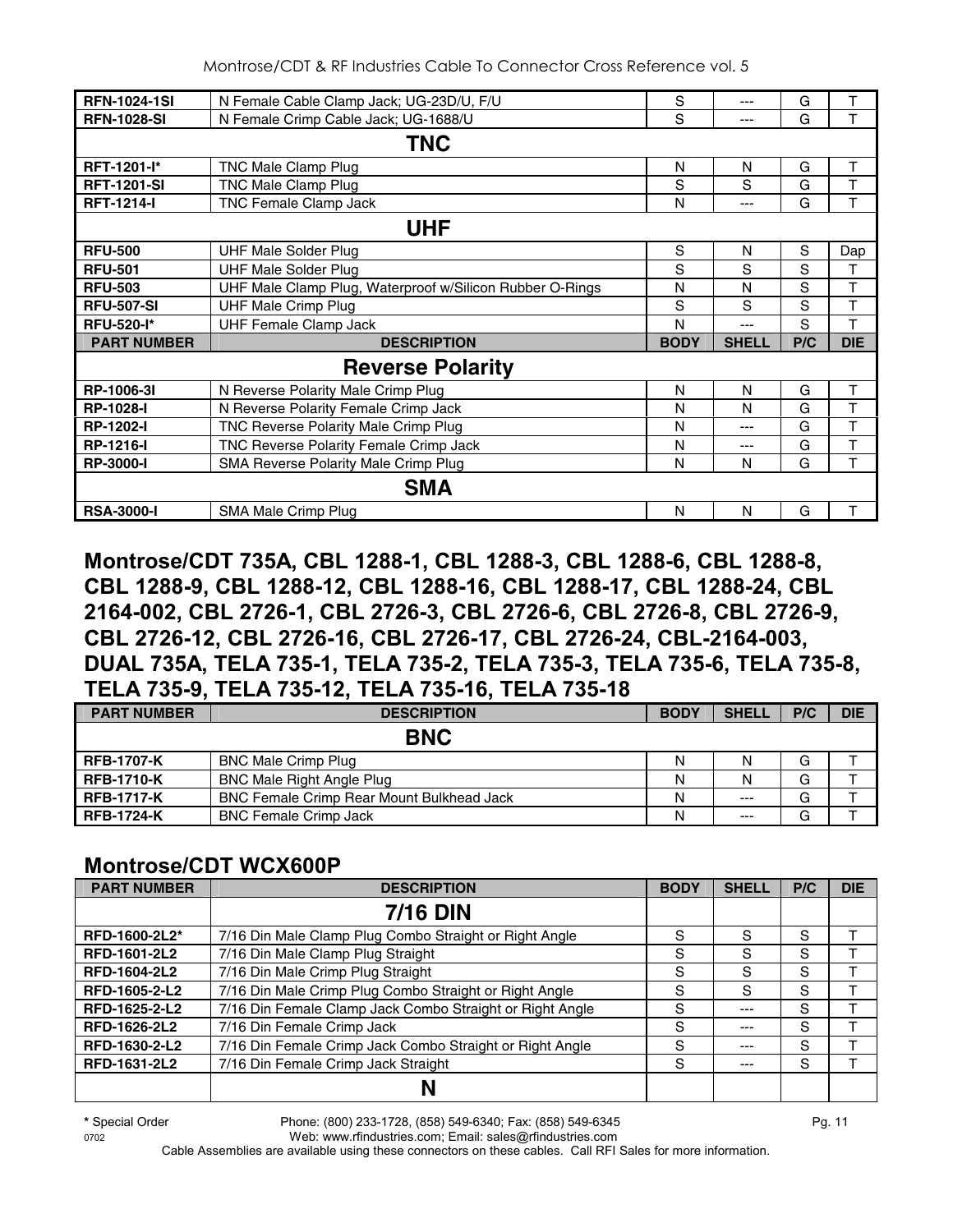| <b>RFN-1002-2L2</b> | N Male Clamp Plug         | S |       | G |  |
|---------------------|---------------------------|---|-------|---|--|
| <b>RFN-1006-2L2</b> | N Male Crimp Plug         | S |       | G |  |
| RFN-1024-2L2*       | N Female Clamp Jack       |   | $---$ | G |  |
| <b>RFN-1028-2L2</b> | N Female Crimp Cable Jack |   | $--$  | G |  |
|                     | UHF                       |   |       |   |  |
| RFU-502-2L2*        | UHF Male Clamp Plug       |   |       | G |  |

### **Montrose/CDT CBL 2733**

| <b>PART NUMBER</b> | <b>DESCRIPTION</b>                                    | <b>BODY</b> | <b>SHELL</b> | P/C | <b>DIE</b> |  |  |
|--------------------|-------------------------------------------------------|-------------|--------------|-----|------------|--|--|
|                    | <b>BNC</b>                                            |             |              |     |            |  |  |
| <b>RFB-1707-S</b>  | <b>BNC Male Crimp Plug</b>                            | N           | N            | G   | т          |  |  |
| <b>RFB-1710-S*</b> | <b>BNC Male Right Angle Crimp Plug</b>                | N           | N            | G   | D          |  |  |
| <b>RFB-1717-S</b>  | BNC Female Crimp Rear Mount Bulkhead Jack             | N           | ---          | G   | т          |  |  |
| <b>PART NUMBER</b> | <b>DESCRIPTION</b>                                    | <b>BODY</b> | <b>SHELL</b> | P/C | <b>DIE</b> |  |  |
| <b>RFB-1724-S</b>  | <b>BNC Female Crimp Jack</b>                          | N           | $---$        | G   | т          |  |  |
| Mini-SMB 75 Ohm    |                                                       |             |              |     |            |  |  |
| RSB-200-1-179      | SMB Crimp Plug, for RG-179/U Only                     | G           | $--$         | G   | т          |  |  |
| RSB-210-1-179      | SMB Right Angle Crimp Plug, for RG-179/U Only         | G           | ---          | G   | т          |  |  |
| RSB-220-1-179      | SMB Crimp Jack, for RG-179/U Only                     | G           | ---          | G   | т          |  |  |
| RSB-221-1-179      | SMB Bulkhead Crimp Jack, for RG-179/U Only            | G           | ---          | G   | т          |  |  |
|                    | SMB 75 Ohm                                            |             |              |     |            |  |  |
| RSB-300-1-179      | SMB Crimp Plug, for RG-179/U Only                     | G           | ---          | G   | т          |  |  |
| RSB-301-179        | SMB Crimp Plug, with Locking Shell, for RG-179/U Only | N           | ---          | G   |            |  |  |
| RSB-310-1-179      | SMB Right Angle Crimp Plug, for RG-179/U Only         | G           | ---          | G   |            |  |  |

#### **Montrose/CDT BT 3002, TELA 075-1, TELA 075-7, TELA 075-8, TELA 075-16**

| <b>PART NUMBER</b>     | <b>DESCRIPTION</b>                        | <b>BODY</b> | <b>SHELL</b> | P/C | <b>DIE</b> |
|------------------------|-------------------------------------------|-------------|--------------|-----|------------|
|                        | <b>BNC</b>                                |             |              |     |            |
| <b>RFB-1707-S1</b>     | <b>BNC Male Crimp Plug</b>                | N           | N            | G   |            |
| <b>RFB-1710-S1</b>     | BNC Male R/A Crimp Plug                   | N           | N            | G   |            |
| <b>RFB-1717-S1</b>     | BNC Female Crimp Rear Mount Bulkhead Jack | N           | ---          | G   | т          |
| <b>RFB-1724-S1</b>     | <b>BNC Female Crimp Jack</b>              | N           | ---          | G   | т          |
|                        | Mini-SMB 75 Ohm                           |             |              |     |            |
| <b>RSB-200-1-179DS</b> | Mini-SMB Crimp Plug                       | G           | ---          | G   |            |
| <b>RSB-210-1-179DS</b> | Mini-SMB Right Angle Crimp Plug           | G           | ---          | G   | ᠇          |
| <b>RSB-220-1-179DS</b> | Mini-SMB Crimp Jack                       | G           | ---          | G   |            |
| RSB-221-1-179DS        | Mini-SMB Crimp Jack                       | G           | ---          | G   |            |
|                        | SMB 75 Ohm                                |             |              |     |            |
| <b>RSB-300-1-179DS</b> | SMB Crimp Plug                            | G           | ---          | G   | т          |
| <b>RSB-301-179DS</b>   | SMB Crimp Plug, with Locking Shell        | N           | ---          | G   |            |
| <b>RSB-310-1-179DS</b> | SMB Right Angle Crimp Plug                | G           | --           | G   |            |

## **Montrose/CDT 734, 734D, 734T, CBL 1233, CBL 1235, CBL 2108, CBL 2109**

| <b>PART NUMBER</b> | <b>DESCRIPTION</b>              | <b>BODY</b> | <b>SHELL</b> | P/C | <b>DIE</b> |  |
|--------------------|---------------------------------|-------------|--------------|-----|------------|--|
| <b>BNC</b>         |                                 |             |              |     |            |  |
| <b>RFB-1707-W</b>  | <b>BNC Male Crimp Plug</b>      | N           | N            | G   |            |  |
| <b>RFB-1710-W</b>  | BNC Male Right Angle Crimp Plug | N           | N            | G   | ப          |  |

**\*** Special Order Phone: (800) 233-1728, (858) 549-6340; Fax: (858) 549-6345 Pg. 12

0702 Web: www.rfindustries.com; Email: sales@rfindustries.com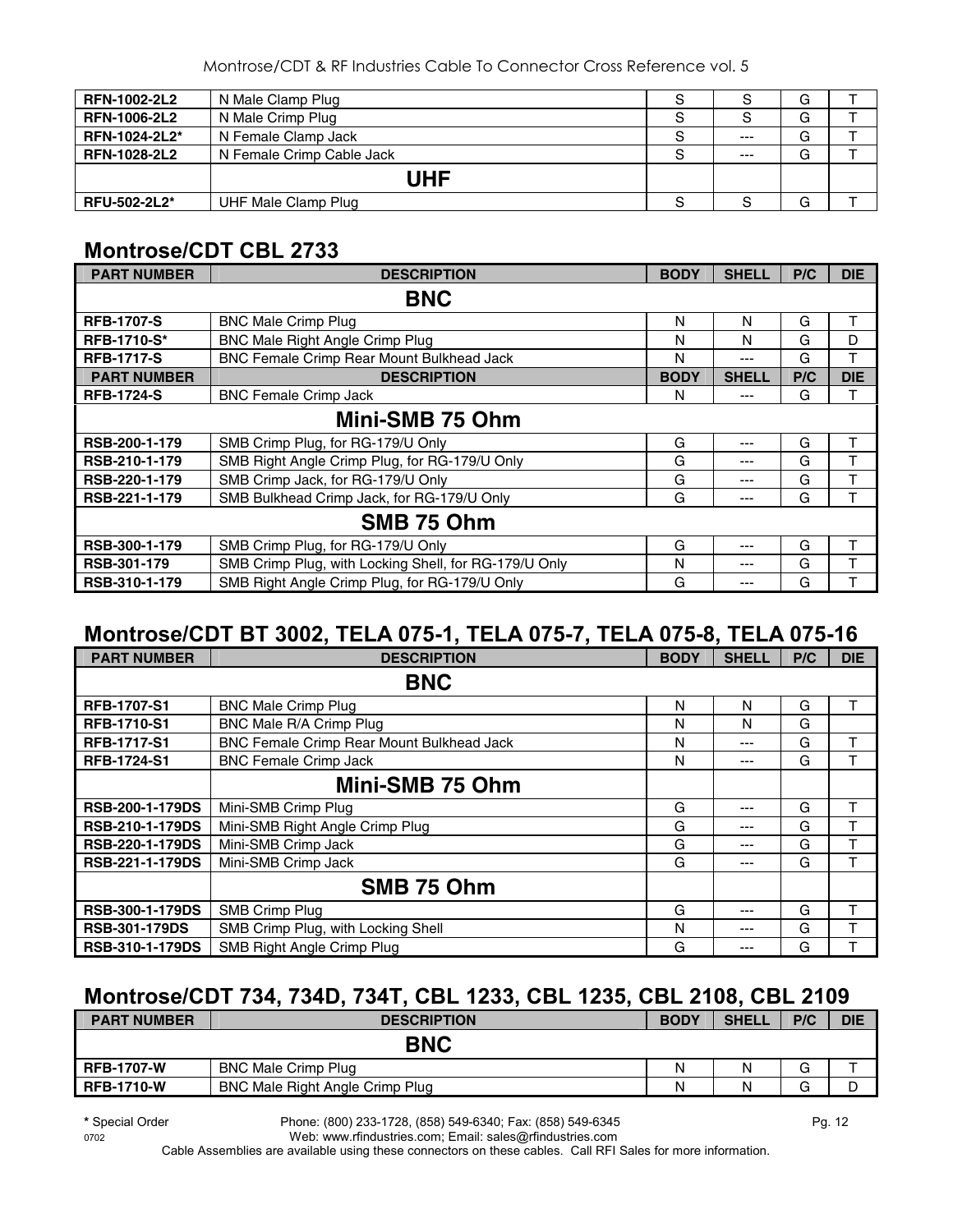| 7-W<br>RFB-<br>---- | <b>BNC F</b><br><b>Bulkhead</b><br>-<br>' Jack<br>Female<br>Mount<br>Crimp <sup>1</sup><br>. Hear | N | --- |  |
|---------------------|---------------------------------------------------------------------------------------------------|---|-----|--|
| 24-W<br>הי<br>RFB-1 | <b>BNC F</b><br>-<br>Crimp Jack<br>Female                                                         | N | --- |  |

#### **Montrose/CDT WCX 240, WCX 240 C, WCX 240 PE, WCX 240 ZH**

| <b>PART NUMBER</b>    | <b>DESCRIPTION</b>                                        | <b>BODY</b>  | <b>SHELL</b>   | P/C         | <b>DIE</b>              |  |  |
|-----------------------|-----------------------------------------------------------|--------------|----------------|-------------|-------------------------|--|--|
| <b>BNC</b>            |                                                           |              |                |             |                         |  |  |
| <b>RFB-1101-1X</b>    | BNC Male Clamp Solder Plug; UG-959A/U                     | ${\sf N}$    | $\mathsf{N}$   | G           | D                       |  |  |
| <b>RFB-1107-1X</b>    | <b>BNC Male Crimp Plug</b>                                | N            | N              | G           | D                       |  |  |
| <b>RFB-1110-X</b>     | BNC Male R/A Crimp Plug                                   | $\mathsf{N}$ | N              | G           | T                       |  |  |
| <b>RFB-1124-1X</b>    | <b>BNC Female Crimp Jack</b>                              | N            | ---            | G           | D                       |  |  |
|                       | <b>7/16 Din</b>                                           |              |                |             |                         |  |  |
| RFD-1600-2-X          | 7/16 Din Male Clamp Plug Combo Straight or Right Angle    | S            | S              | $\mathsf S$ | Т                       |  |  |
| RFD-1605-2-X          | 7/16 Din Male Crimp Plug Combo Straight or Right Angle    | $\mathbf S$  | S              | S           | T                       |  |  |
| RFD-1625-2-X          | 7/16 Din Female Clamp Jack Combo Straight or Right Angle  | $\mathbf S$  | ---            | S           | T                       |  |  |
| RFD-1630-2-X          | 7/16 Din Female Crimp Jack Combo Straight or Right Angle  | S            |                | S           | $\overline{\mathsf{T}}$ |  |  |
| <b>PART NUMBER</b>    | <b>DESCRIPTION</b>                                        | <b>BODY</b>  | <b>SHELL</b>   | P/C         | <b>DIE</b>              |  |  |
| RFD-1641-2-X*         | 7/16 Din Female 4 Hole Flange Clamp Combo Straight or R/A | S            | ---            | S           | T                       |  |  |
|                       | <b>FME</b>                                                |              |                |             |                         |  |  |
| <b>RFE-6050-X</b>     | FME Female Crimp Jack                                     | N            | ---            | G           | $\mathsf T$             |  |  |
|                       | N                                                         |              |                |             |                         |  |  |
| <b>RFN-1001-S</b>     | N Male Solder Plug                                        | S            | $\mathbb S$    | G           | Т                       |  |  |
| <b>RFN-1004-1SX</b>   | N Male Clamp Plug                                         | S            | $\overline{s}$ | G           | $\overline{\mathsf{T}}$ |  |  |
| <b>RFN-1007-2SX</b>   | N Male Crimp Plug                                         | $\mathbf S$  | $\mathbf S$    | G           | T                       |  |  |
| RFN-1009-X*           | N Male Right Angle Crimp Plug                             | $\mathbf S$  | S              | G           | T                       |  |  |
| RFN-1009-X-04         | N Male Right Angle Crimp Plug                             | N            | N              | G           | T                       |  |  |
| <b>RFN-1026-1X</b>    | N Female Clamp Jack                                       | S            | ---            | G           | $\top$                  |  |  |
| <b>RFN-1029-SX</b>    | N Female Crimp Jack                                       | S            | ---            | G           | T                       |  |  |
|                       | <b>TNC</b>                                                |              |                |             |                         |  |  |
| RFT-1201-1X           | <b>TNC Male Clamp Plug</b>                                | $\mathsf{N}$ | $\mathsf{N}$   | G           | T                       |  |  |
| RFT-1203-1X           | <b>TNC Male Crimp Plug</b>                                | $\mathsf{N}$ | N              | G           | D                       |  |  |
| <b>RFT-1213-X</b>     | TNC Female Crimp Rear Mount Bulkhead Jack                 | N            | ---            | G           | D                       |  |  |
| <b>RFT-1217-X</b>     | TNC Female Crimp Jack                                     | N            | ---            | G           | D                       |  |  |
| <b>UHF</b>            |                                                           |              |                |             |                         |  |  |
| <b>RFU-500</b>        | <b>UHF Male Solder Plug</b>                               | $\mathbf S$  | N              | $\mathbf S$ | Dap                     |  |  |
| <b>RFU-501</b>        | <b>UHF Male Clamp Plug</b>                                | $\mathbf S$  | S              | $\mathbf S$ | T                       |  |  |
| <b>RFU-508-X</b>      | <b>UHF Male Crimp Plug</b>                                | $\mathsf{N}$ | N              | S           | Dap                     |  |  |
| <b>Mini-UHF</b>       |                                                           |              |                |             |                         |  |  |
| <b>RFU-600-1X</b>     | Mini-UHF Male Crimp Plug                                  | ${\sf N}$    | ${\sf N}$      | G           | D                       |  |  |
| <b>RFU-601-1X</b>     | Mini-UHF Female Crimp Jack                                | N            |                | S           | D                       |  |  |
| <b>SMA</b>            |                                                           |              |                |             |                         |  |  |
| <b>RSA-3000-X</b>     | SMA Male Crimp Plug                                       | N            | N              | G           | Τ                       |  |  |
| <b>RSA-3010-X</b>     | SMA Male Right Angle Crimp Plug                           | N            | N              | G           | T                       |  |  |
| <b>RSA-3050-X</b>     | <b>SMA Female Crimp Jack</b>                              | N            | ---            | G           | т                       |  |  |
| <b>Reverse Thread</b> |                                                           |              |                |             |                         |  |  |
| RT-1203-1X            | TNC Reverse Thread Male Crimp Plug                        | ${\sf N}$    | N              | G           | т                       |  |  |

**Cable assemblies using any Montrose/CDT cable with any standard RF connector listed here are available in any specified length with short lead times. All flexible crimp cable assemblies are**